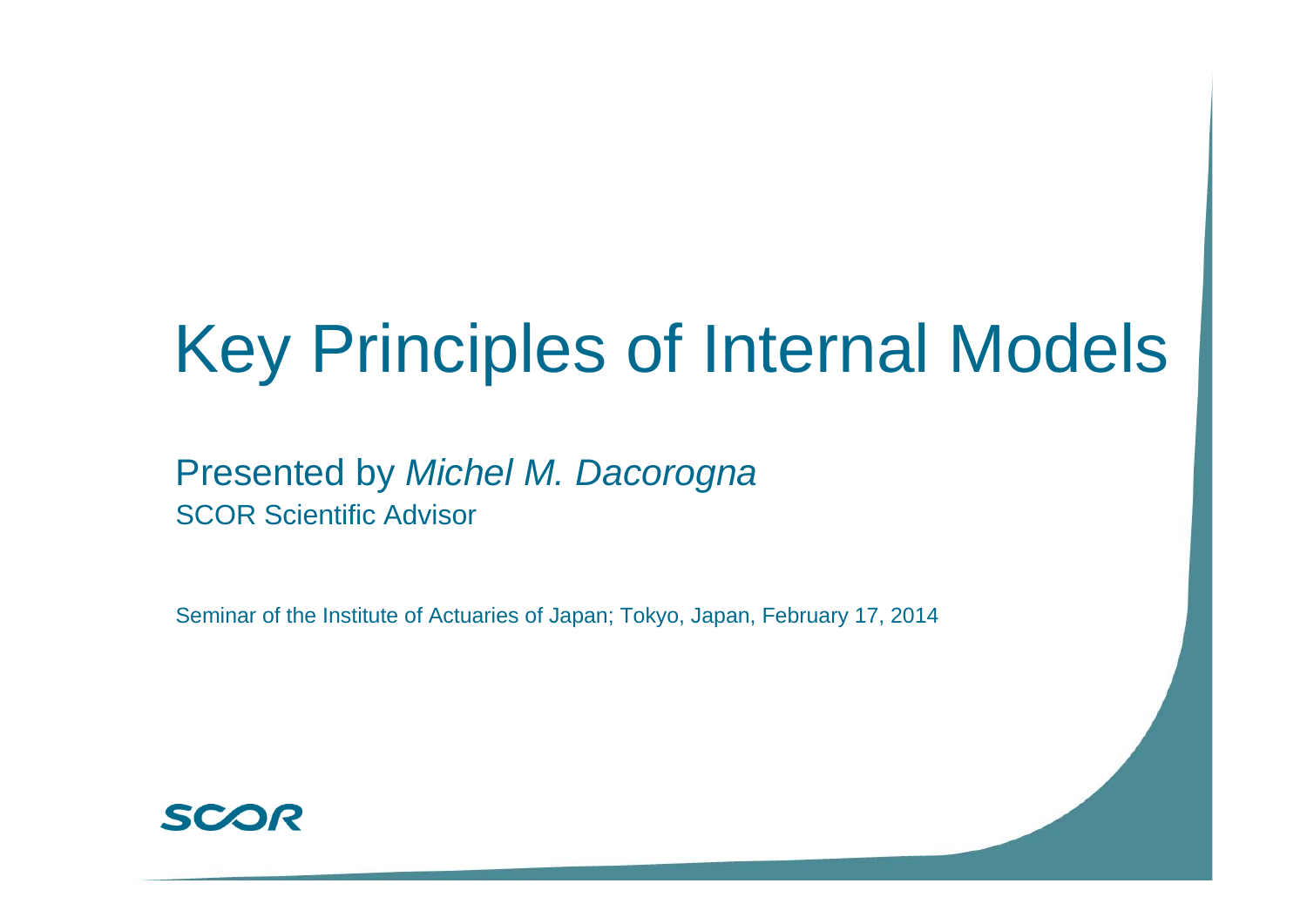Any views and opinions expressed in this presentation or any material distributed in conjunction with it solely reflect the views of the author and nothing herein is intended to, or should be deemed, to reflect the views or opinions of the employer of the presenter.

The information, statements, opinions, documents or any other material which is made available to you during this presentation are without any warranty, express or implied, including, but not limited to, warranties of correctness, of completeness, of fitness for any particular purpose.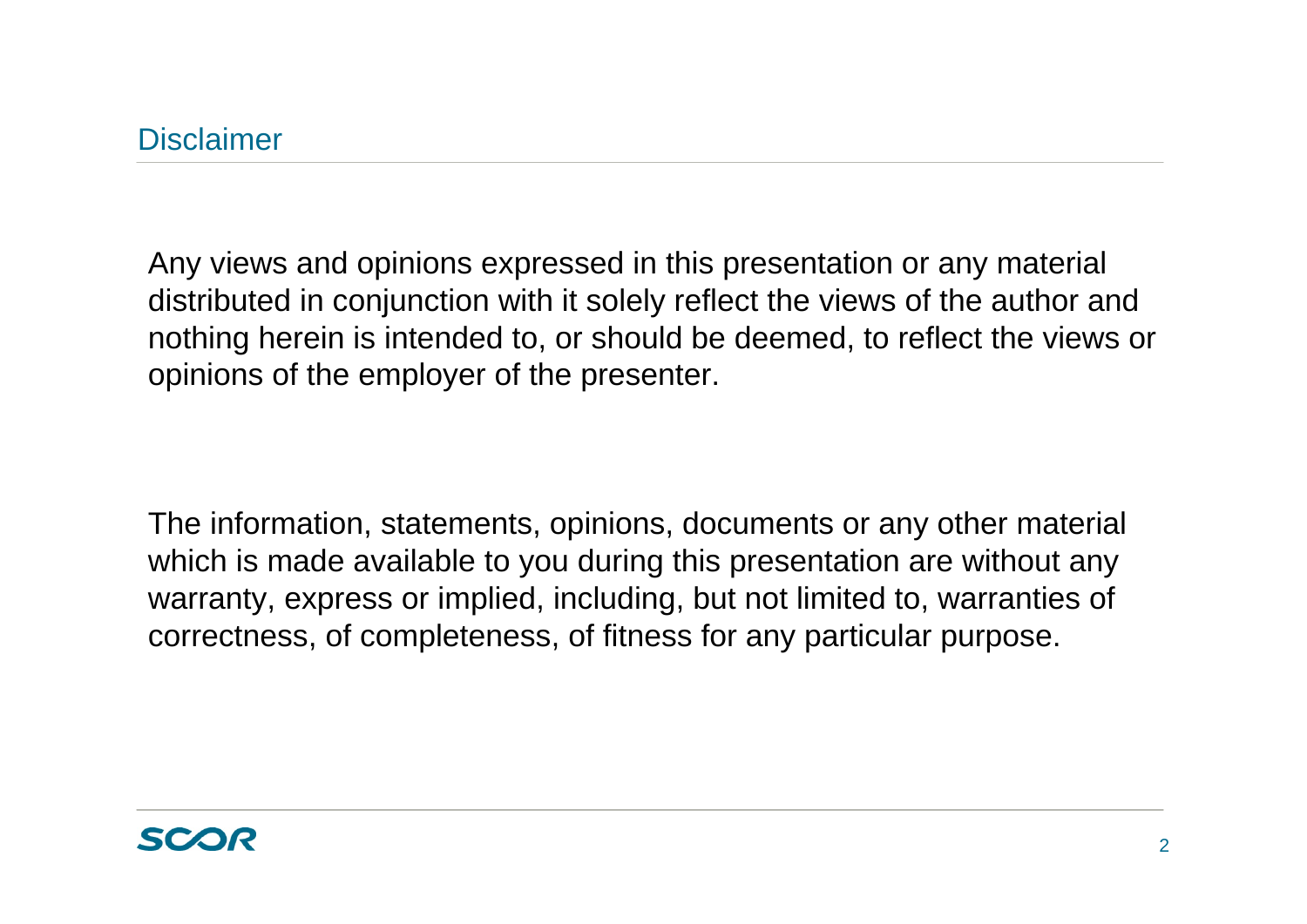#### Agenda



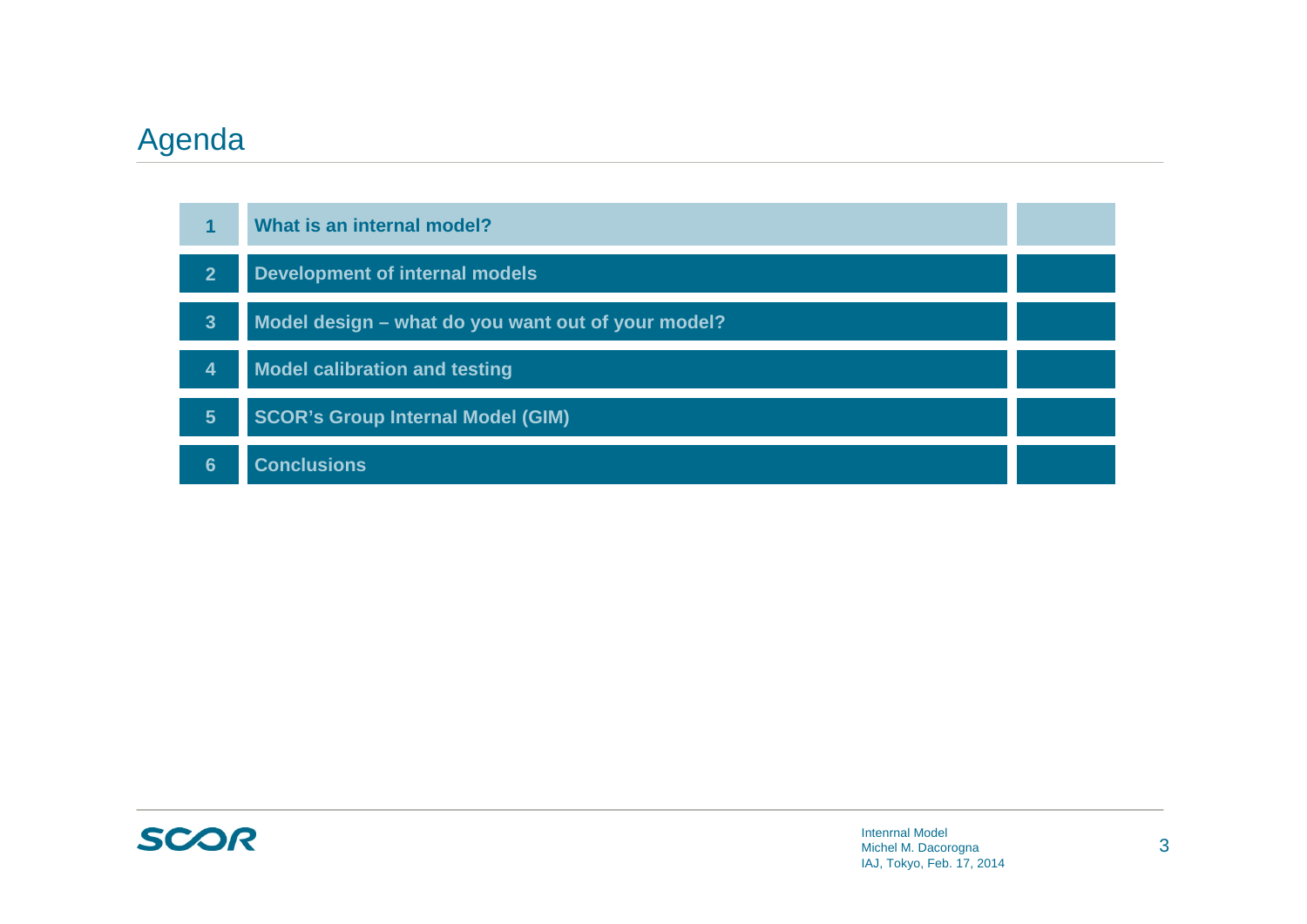#### What is an internal model

SCOR

 $\Box$ An internal model is here to assess *the risk* of the economic balance sheet of the company



\*) Measured at  $t_1$  but discounted at  $t_0$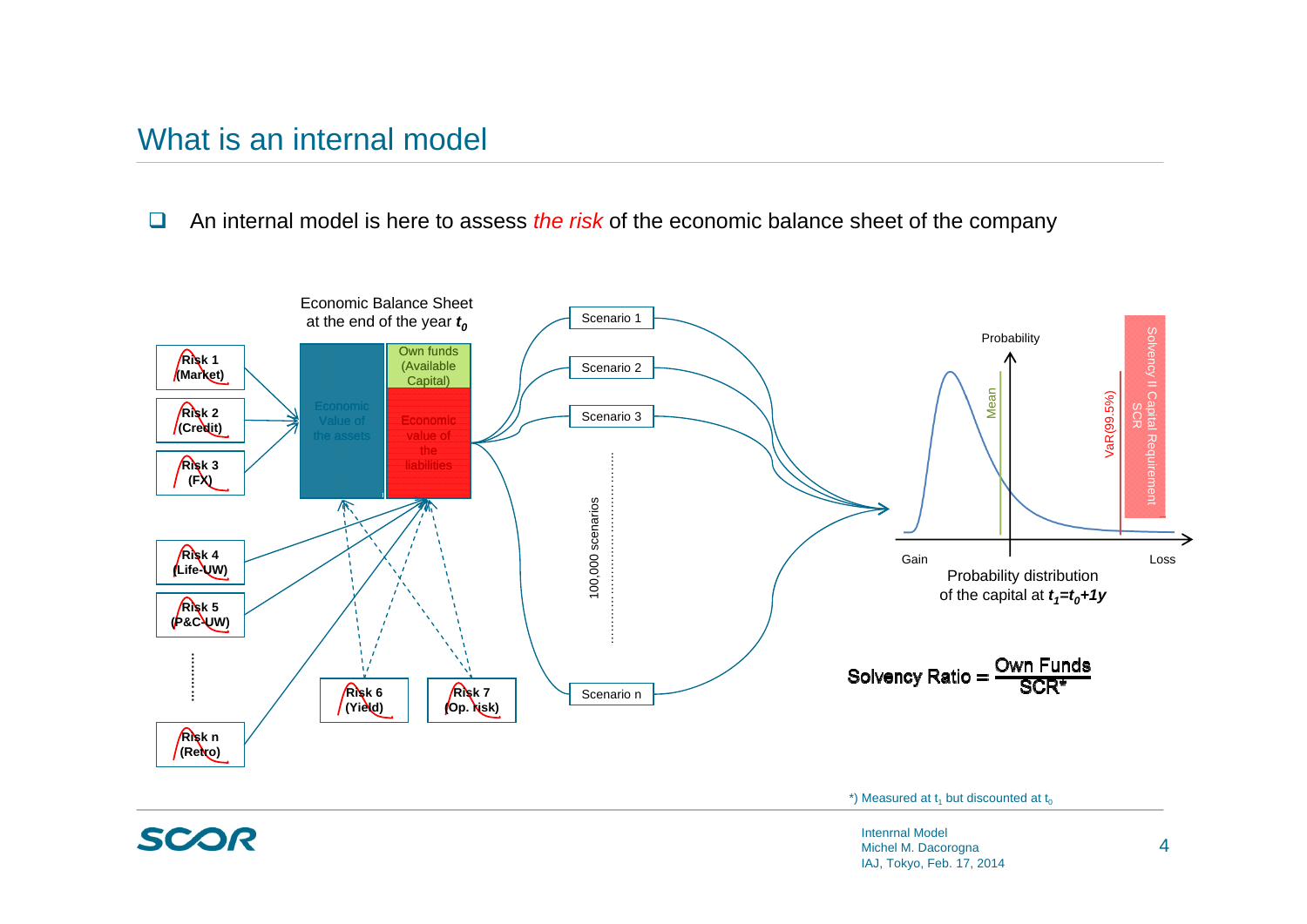- $\Box$ The internal model allows to measure the diversification benefits
- $\Box$ In a simple example we show how the capital is reduced by combining risks

| Measure            |     | Hurricane Earthquake Portfolio |     | <b>Diversification</b><br>Benefits <sup>1)</sup> |
|--------------------|-----|--------------------------------|-----|--------------------------------------------------|
| <b>Expected</b>    | 62  | 16                             | 78  | $0\%$                                            |
| Std. Dev.          | 84  | 60                             | 104 | 28%                                              |
| VaR(99%)           | 418 | 332                            | 544 | 27%                                              |
| VaR(99.6%)         | 596 | 478                            | 690 | 36%                                              |
| <b>TVaR(99%)</b>   | 575 | 500                            | 678 | 37%                                              |
| <b>TVaR(99.6%)</b> | 700 | 598                            | 770 | 41%                                              |

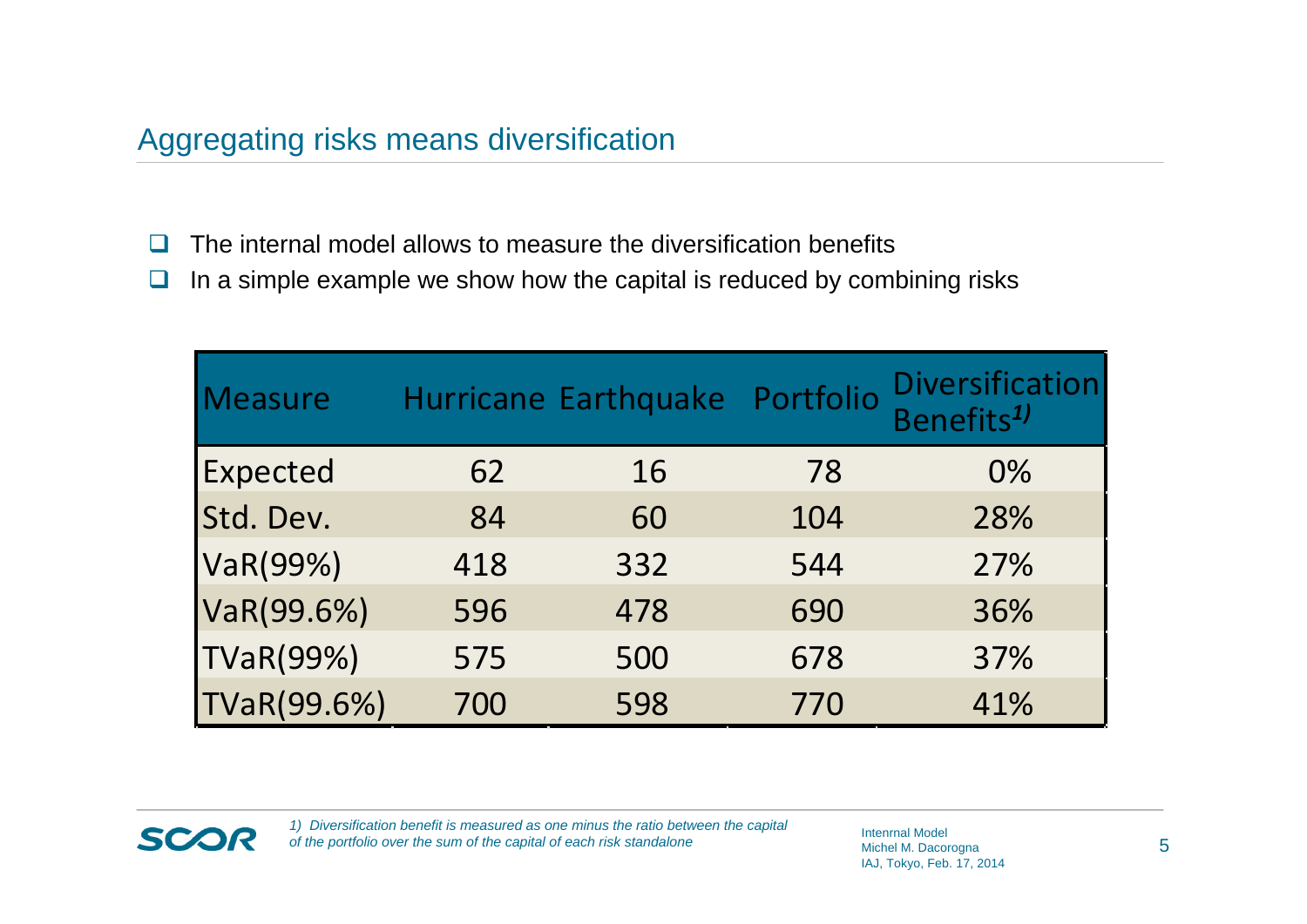#### Internal models: development



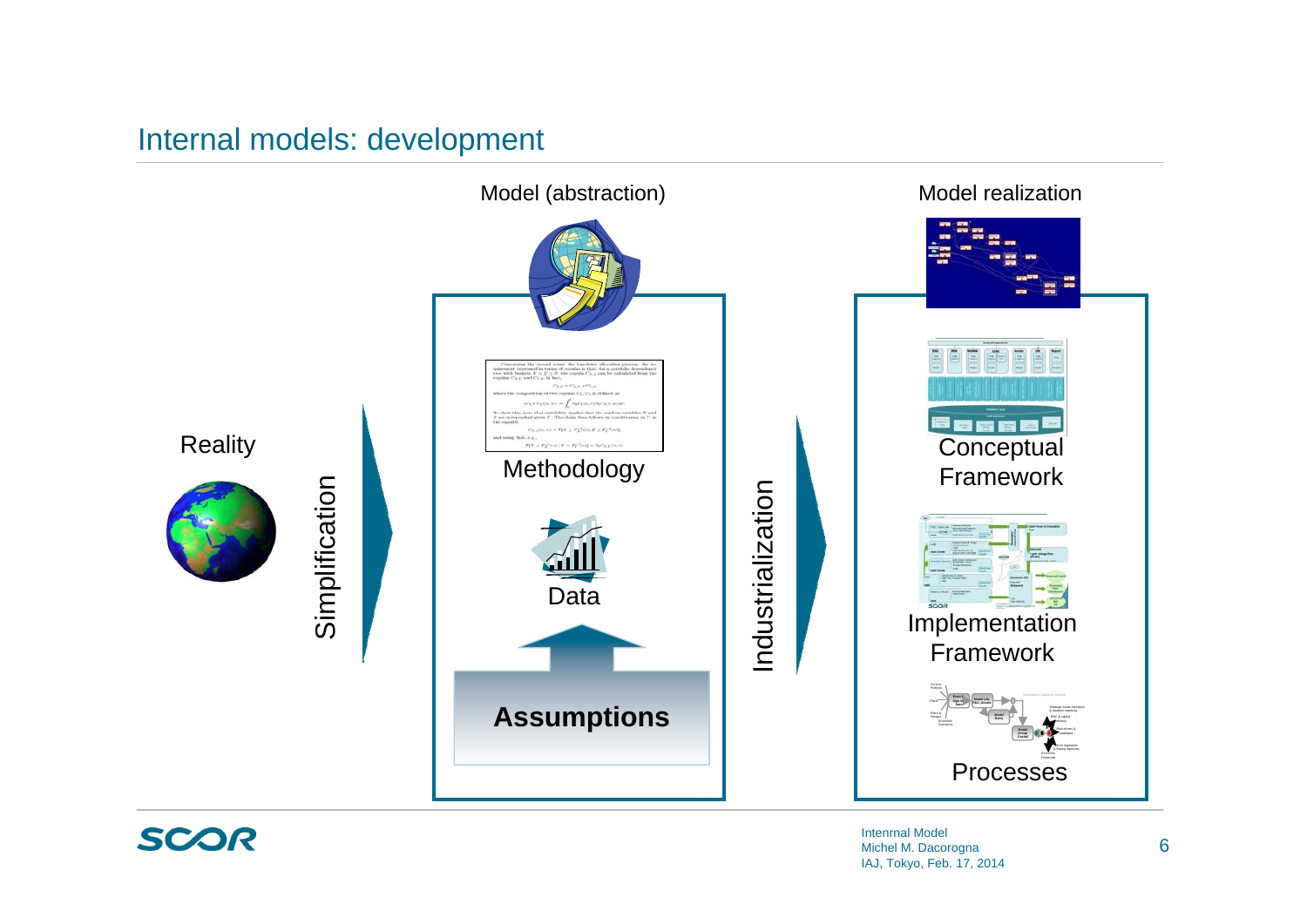#### Objectives of internal models

- $\Box$  Internal models should provide a way to assess the **need for capital** to cover the risk assumed
- $\Box$  They should provide a **unified way of communicating about risks** within the company and with outside stakeholders (Solvency requirements, rating agencies, investors)
- $\Box$  They should set the framework for taking **strategic decisions***,* balancing risk and return: "Flight Simulator"
- $\Box$  They should allow the **optimisation** of both the asset and liability portfolios by modelling the diversification benefits
- $\Box$  They should make it possible to **measure the economic performance** of the various lines of business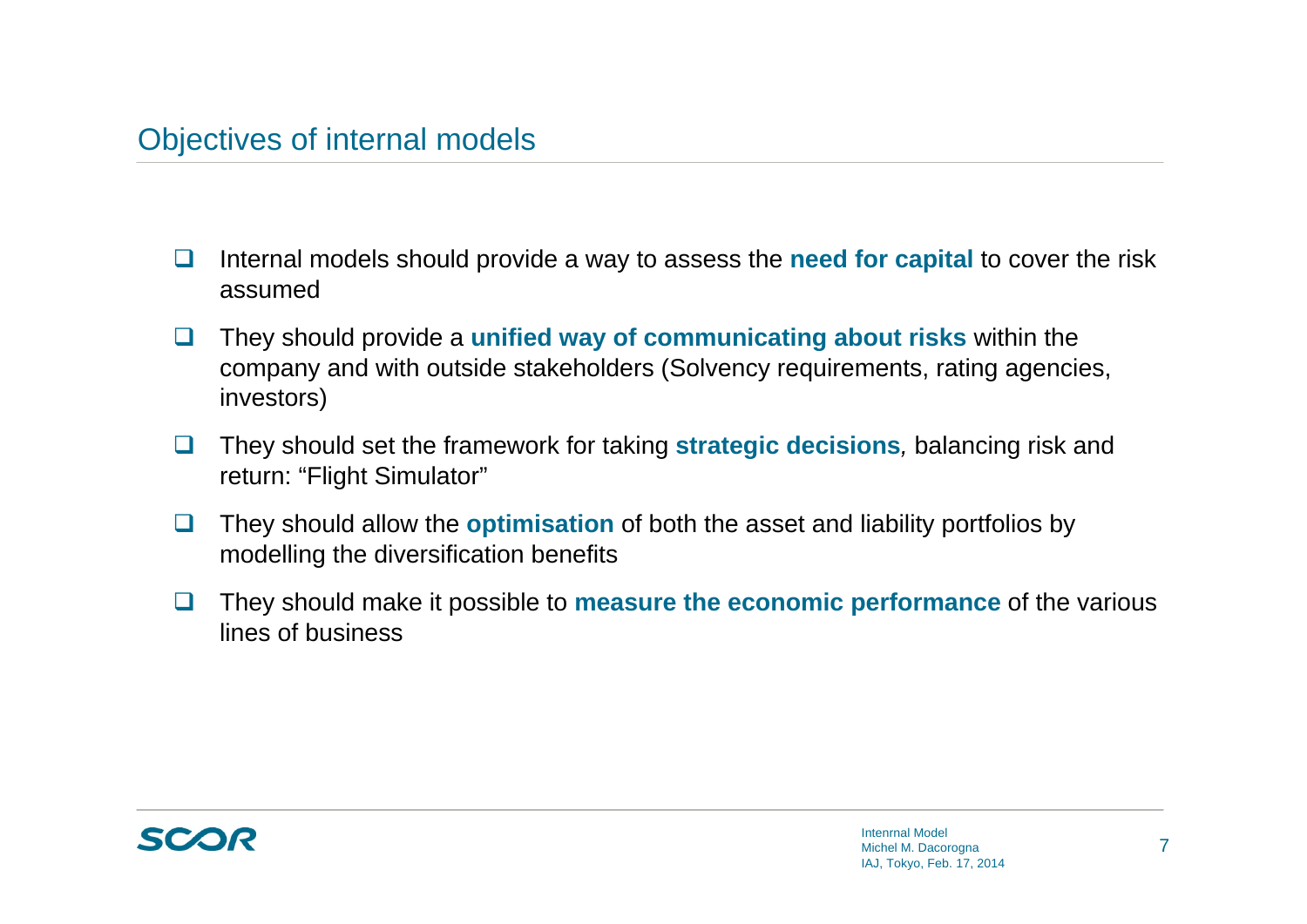#### Internal risk models: Applications and benefits



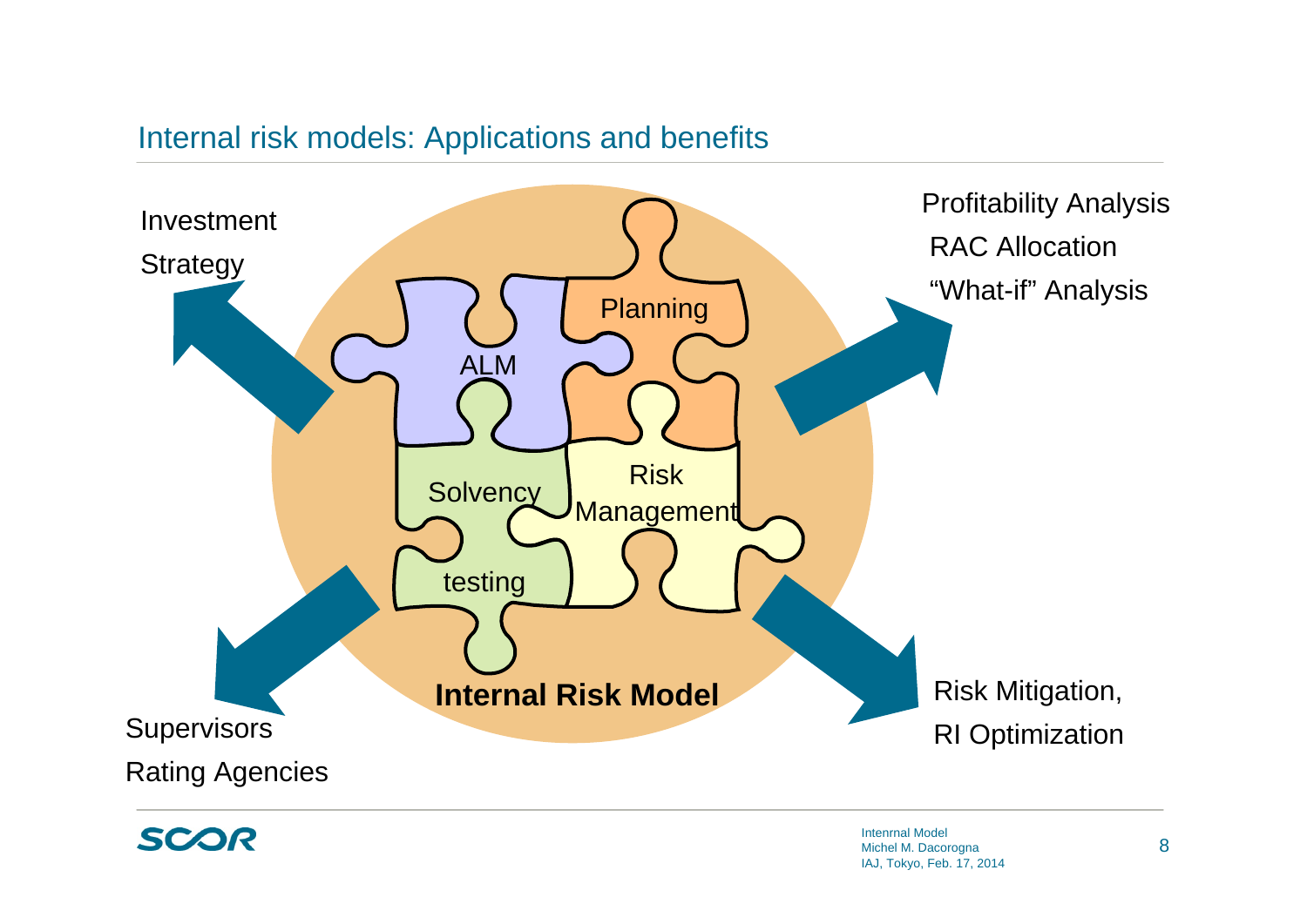#### Agenda

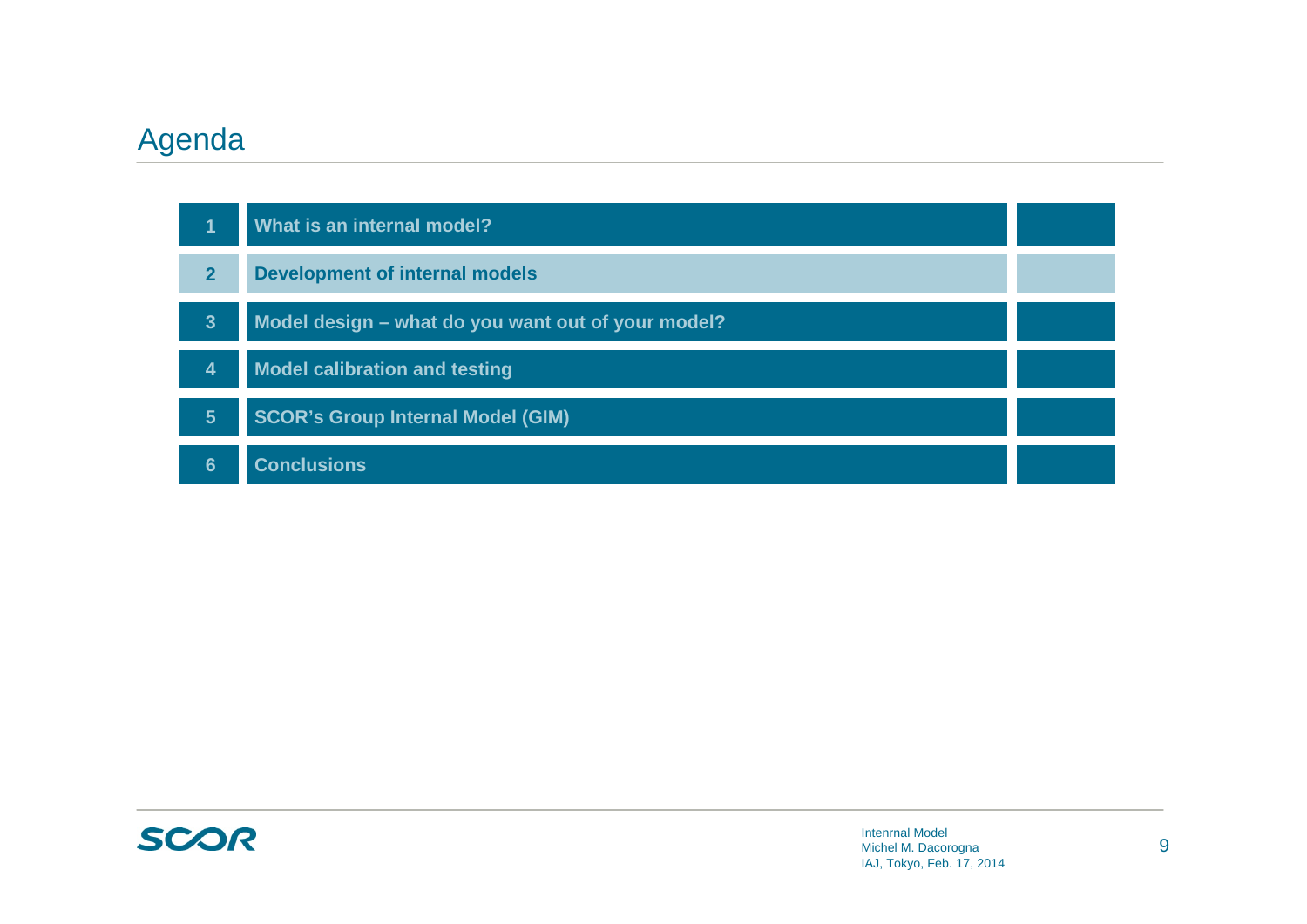- $\Box$  At the heart of capital management the internal model gives answers to **how much capital is needed**. It is thus becoming an unavoidable instrument for the industry because:
	- Peak risks are growing
	- Г Regulators require them to assess the solvency of companies (Solvency 2, SST)
	- Shareholders are becoming more demanding & more attentive (Return on Equity ROE, new accounting rules)
	- $\mathcal{L}_{\mathcal{A}}$  The integration of world financial markets requires a more efficient use of capital (competition between various financial institutions) and increases the dependence between various risks
	- $\overline{\mathcal{A}}$  Insurers already have technically mature methods for risk analysis and capital allocation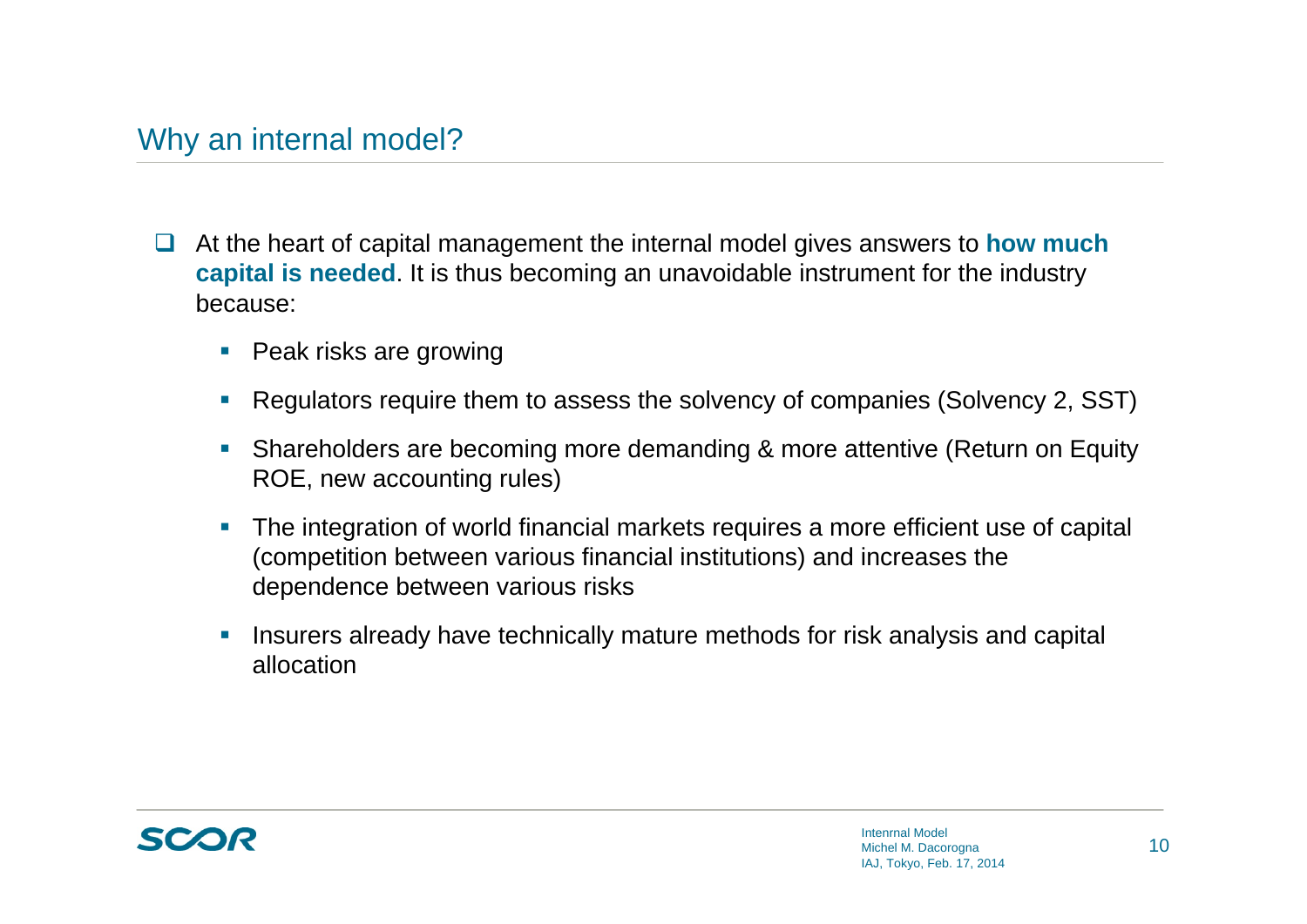#### Peak risks are growing

- $\Box$  Peak risks are growing due to:
	- H **Demographic changes**: concentration of populations in hazardous areas, movement of populations favours the spread of disease (AIDS, SARS, A H1N1, etc…)
	- **Social & political changes**: better living standards, more demanding people (e.g. liability), evolution of legal systems, terrorism, political instabilities in oil rich regions, etc.
	- $\mathcal{C}^{\mathcal{A}}$  **New technologies** could bring new risks: nanotechnology, cell phones, new drugs (VIOXX) etc.
	- $\mathcal{C}^{\mathcal{A}}$  **New financial products** (especially in life insurance and credit). The financial crisis has shown the risk these instruments can bring to unprepared investors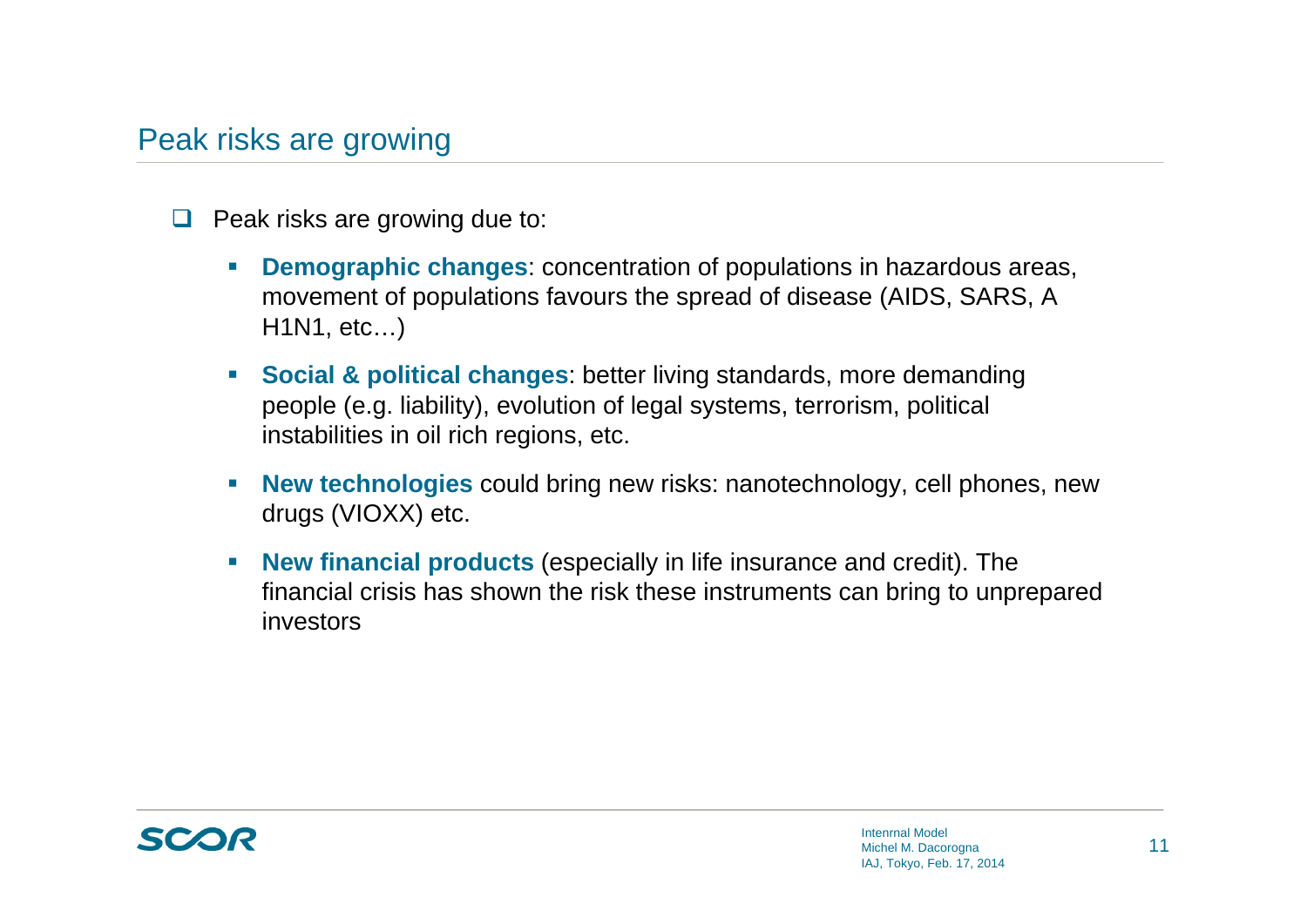## The growth of peak risks is closely related to the growth of population in urbanized areas<sup>1)</sup>



SCOR *1) "World population prospects", United Nations, 2011*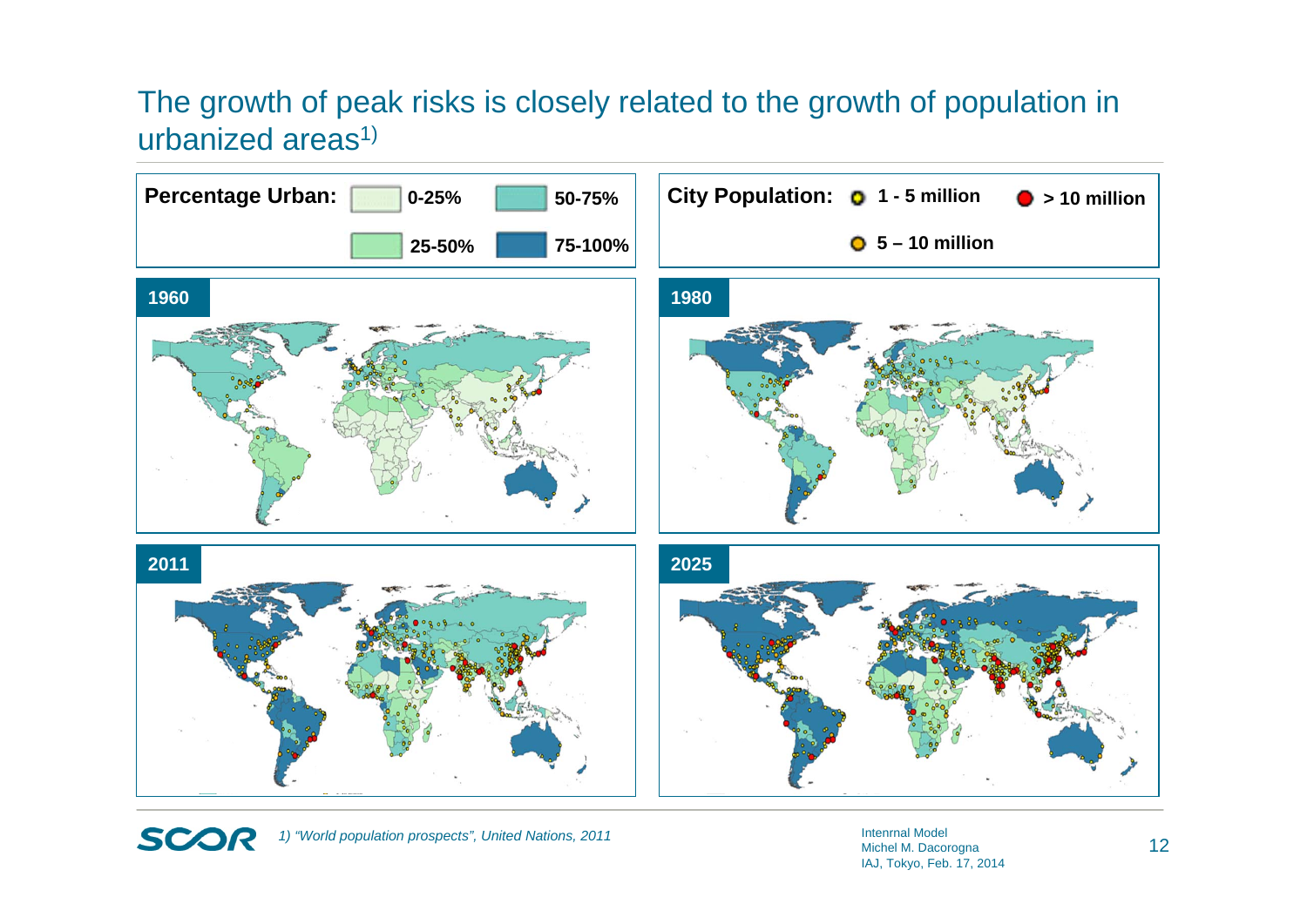#### Urban populations concentrated in riskiest areas*1)*



 $\Box$  The potential economic and human consequences of an event such as a pandemic or a natural catastrophe are increasing.

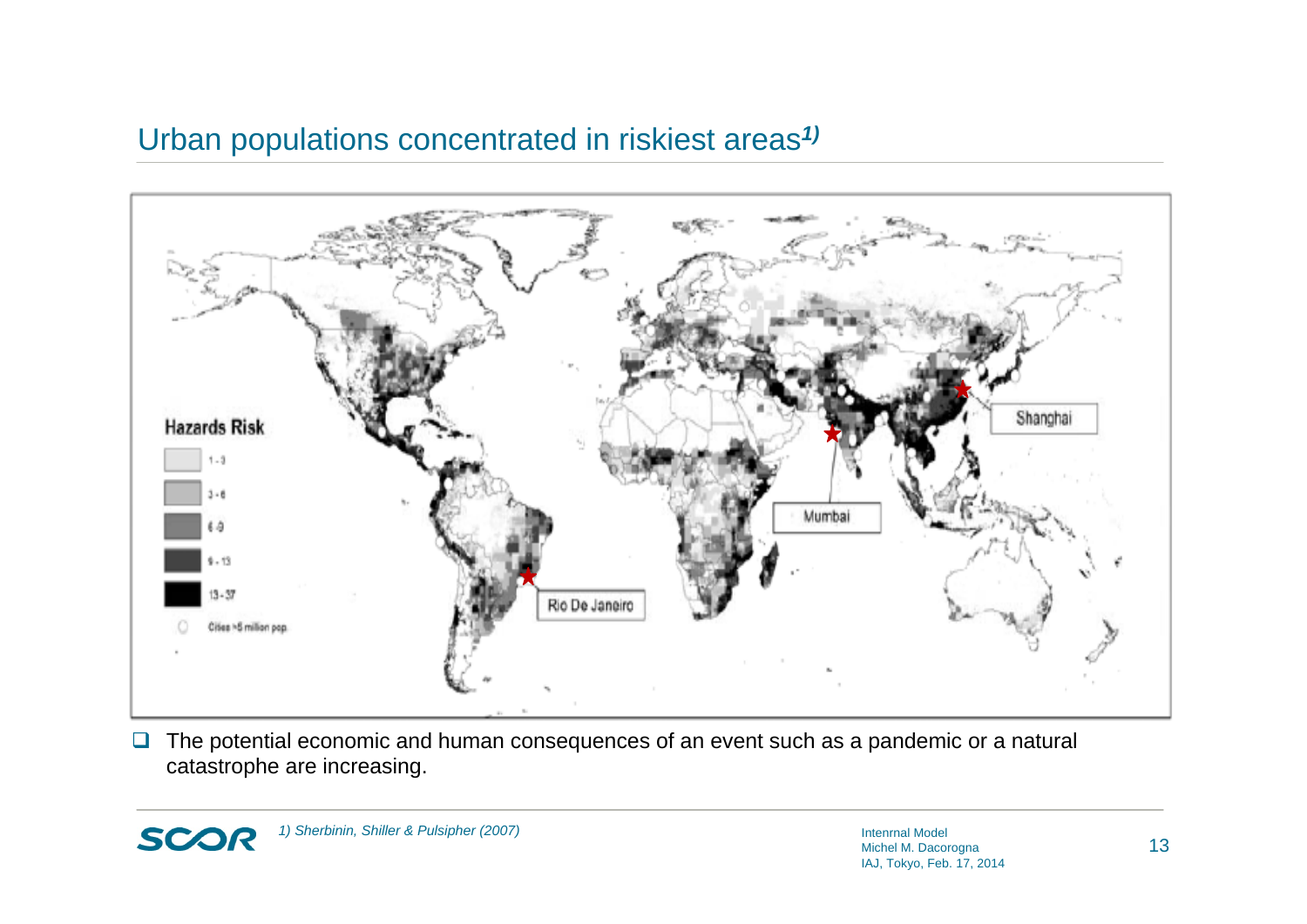## New risks are multiplying with varying levels of severity and probability



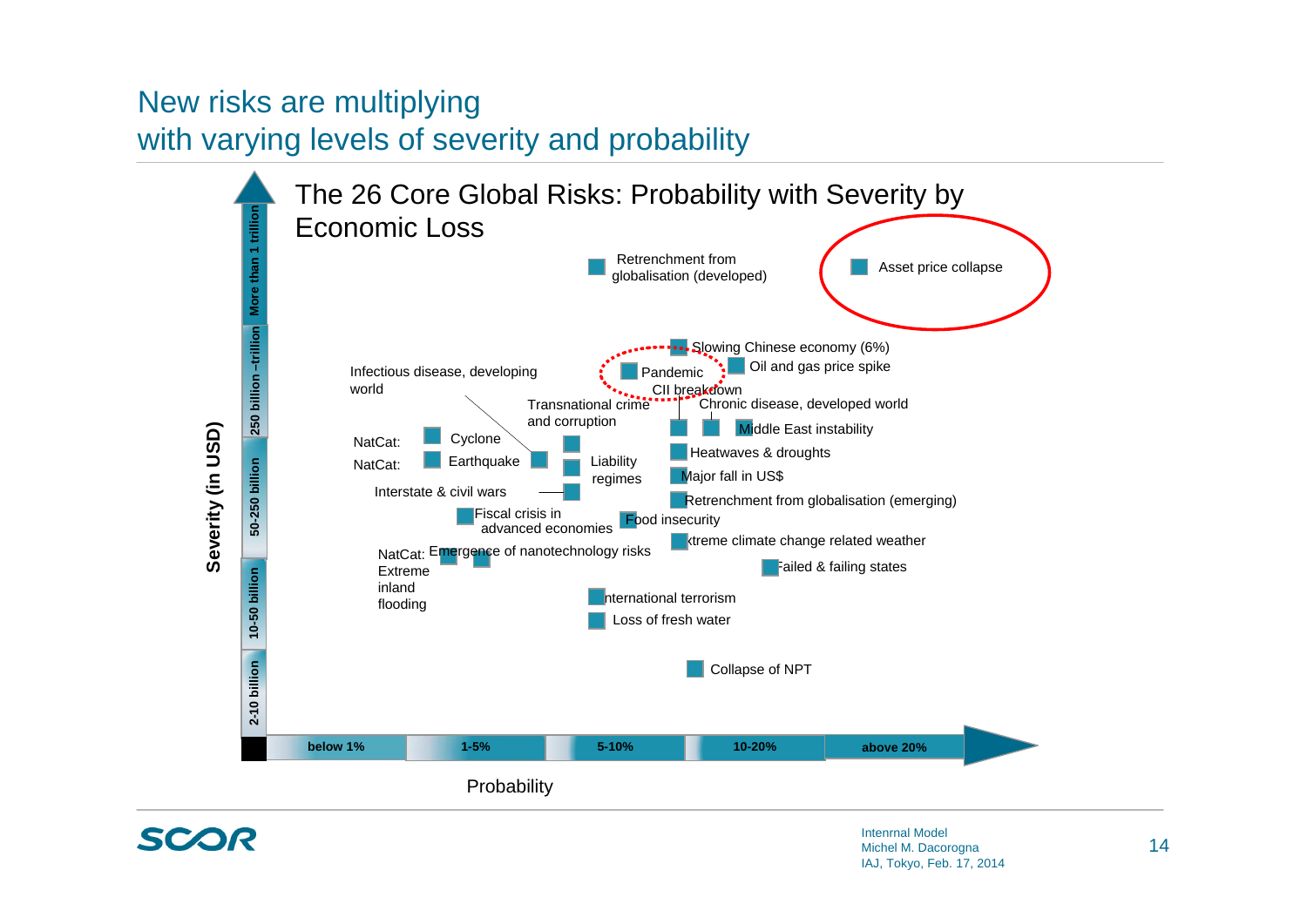#### Internal models: Historical evolution



SCOR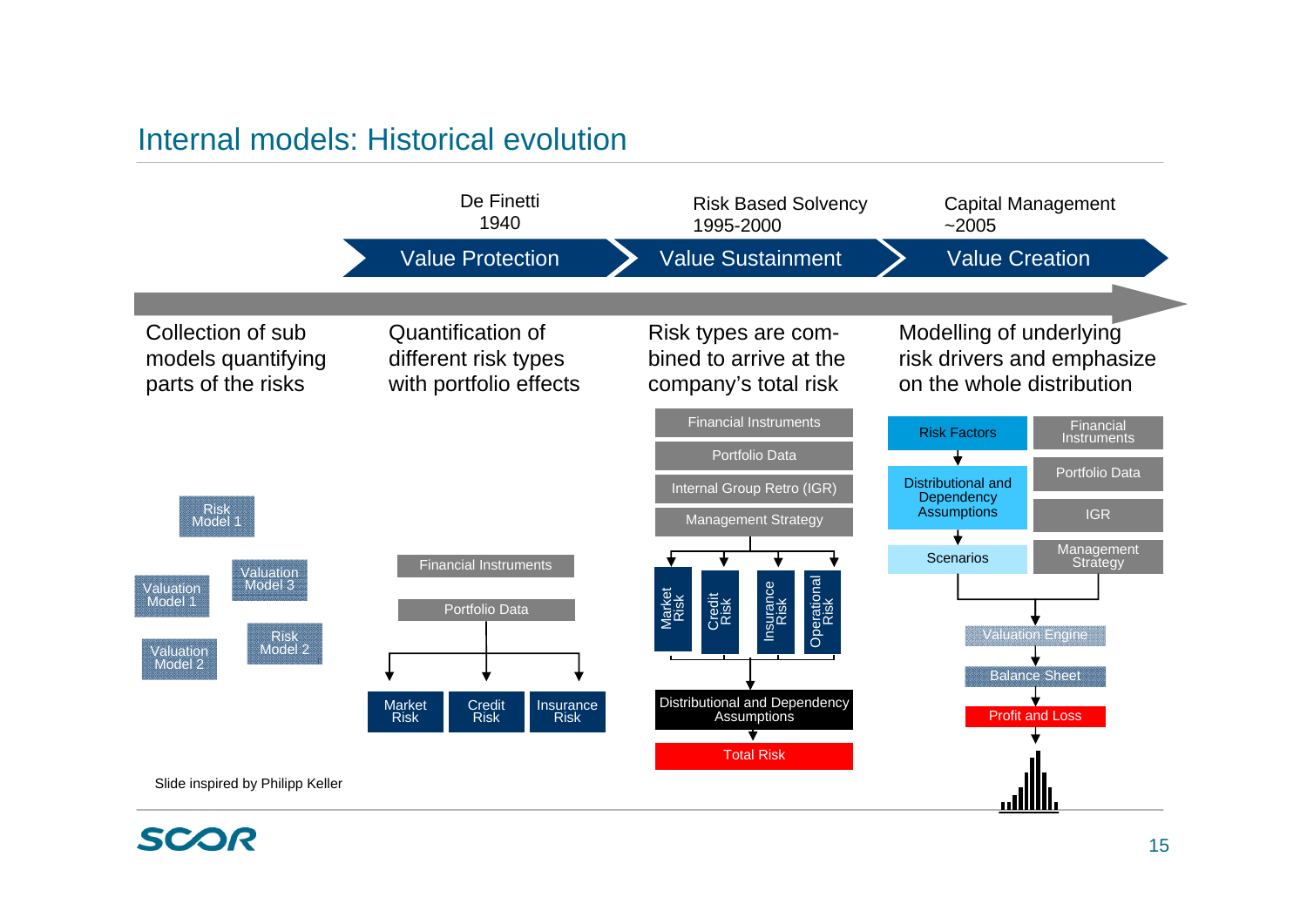## Evolution of SCOR's internal Model & Reports

| Reporting of Underwriting risk<br>market outlook based on ESG<br>Analyzes of invested assets<br>including sensitivity tests<br>Risk drivers, based on expected<br>shortfall 5%<br>Model integration including P&C<br>Retro model in the Group Internal<br>Model (GIM) |                                                                                                                                                                                                                                                   |      |      | Switch from<br>Remetrica to<br>Igloo<br>Performance<br>Review of<br>Hedge Funds<br>Investments                             |                                                                                                      | Adaptations to Solvency 2<br>(available capital) and use of 99.5%<br>First full run: Life model, Divisional split,<br>VaR<br>Diversified interest-rate volatility of Liabilities /<br>Integration of TaRe portfolio in<br>interest rate effects on net result, Measuring<br>ILIAS (Life model)<br>diversified FX-risk on net result<br>New method for calibrating<br>×<br>First SST Report: One-Year Change, Risk<br>dependencies for P&C risks:<br>Margin, CoCPIT project<br>PrObEx |                                                                                                                                   |                                     |  |                                                                                                                                                                                                             |      |                                                                                                                                                                             |  |
|-----------------------------------------------------------------------------------------------------------------------------------------------------------------------------------------------------------------------------------------------------------------------|---------------------------------------------------------------------------------------------------------------------------------------------------------------------------------------------------------------------------------------------------|------|------|----------------------------------------------------------------------------------------------------------------------------|------------------------------------------------------------------------------------------------------|--------------------------------------------------------------------------------------------------------------------------------------------------------------------------------------------------------------------------------------------------------------------------------------------------------------------------------------------------------------------------------------------------------------------------------------------------------------------------------------|-----------------------------------------------------------------------------------------------------------------------------------|-------------------------------------|--|-------------------------------------------------------------------------------------------------------------------------------------------------------------------------------------------------------------|------|-----------------------------------------------------------------------------------------------------------------------------------------------------------------------------|--|
|                                                                                                                                                                                                                                                                       | 2003                                                                                                                                                                                                                                              | 2004 | 2005 | 2006                                                                                                                       | 2007                                                                                                 |                                                                                                                                                                                                                                                                                                                                                                                                                                                                                      | 2008                                                                                                                              | 2009                                |  | 2010                                                                                                                                                                                                        | 2011 | 2012                                                                                                                                                                        |  |
|                                                                                                                                                                                                                                                                       | Introduction of Calendar Year<br><b>RAC</b><br>Available capital as Risk-<br>supporting capital (shareholders<br>equity + long-term debt)<br>Operational Risk: 10% of risk-<br>supporting capital<br>Peer Review of investment<br><b>Policies</b> |      | m.   | Comparison<br>with Rating<br>Agencies.<br>Capital<br>requirements<br>Operational<br>Risk: 5% of<br>shareholders.<br>equity | <b>Credit risk</b><br><b>reported</b><br>out<br>separately<br>for the<br>calendar<br>year<br>capital | $\mathbf{r}$<br>$\mathbf{r}$                                                                                                                                                                                                                                                                                                                                                                                                                                                         | <b>NORMA</b><br>(gross and<br>retro P&C-<br>Scenarios as<br>Input for the<br>GIM)<br>Life model by<br>Lines of<br><b>Business</b> | <b>The Contract of the Contract</b> |  | NORMA: stress scenarios<br>Analysis of performance/<br>sensitivity of P&C-<br><b>Retrocession</b><br>More granular Life model<br>(geographical split)<br>Use of CADET for Strong<br>Momentum strategic plan |      | Solvency 2 pre-<br>application: full model<br>delivered to the ACP<br>(June)<br>RMS used for<br>pandemic risk<br>Internal Model<br>Statistical Analysis<br>(IMSA) developed |  |

- $\Box$  The model continuously evolves with improvements, adaptations, faster processes, better data control, better reporting...
- $\Box$  We are finalising the internal model policies that allow flexibility in its implementation while satisfying the regulators' need for stability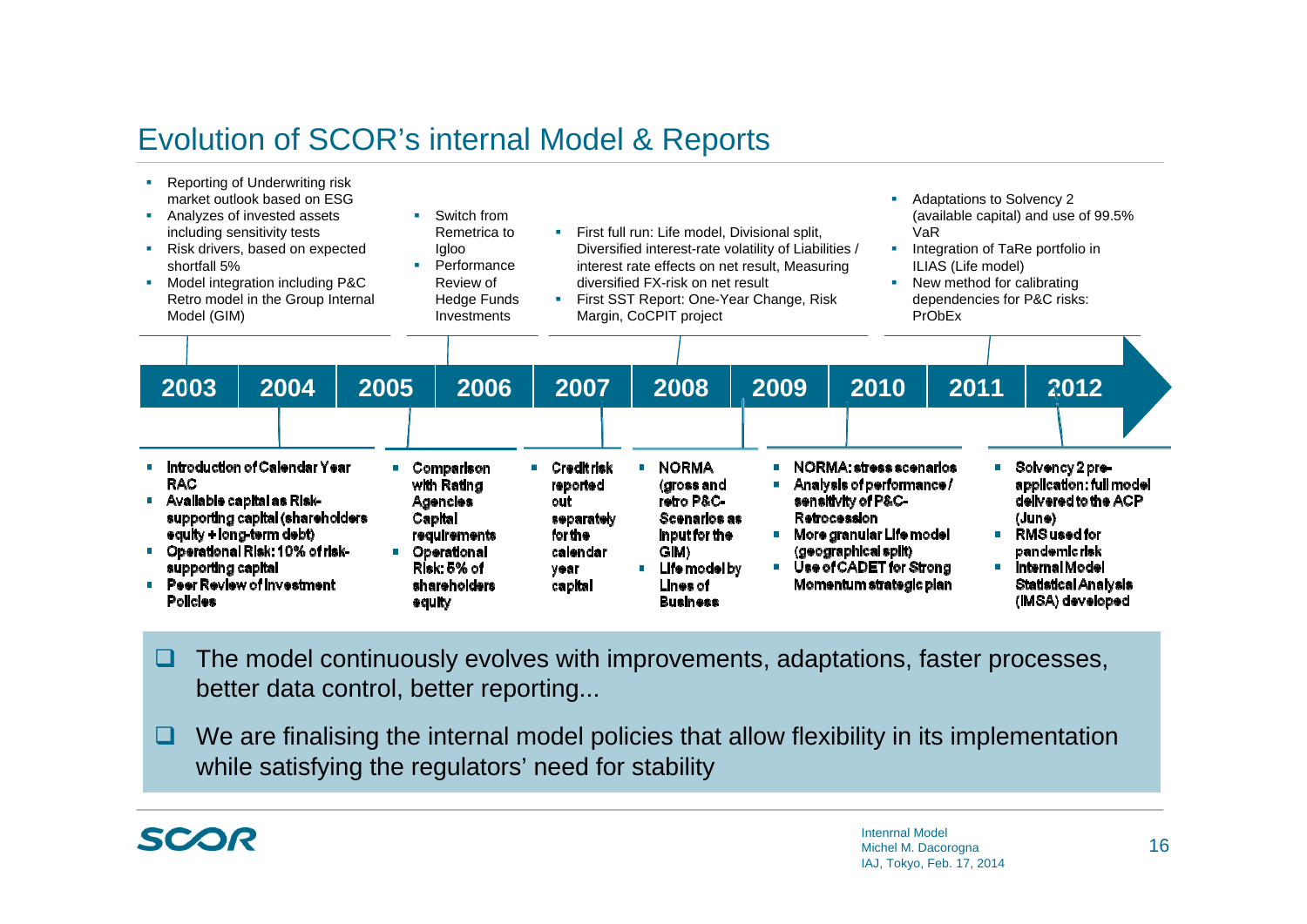#### Agenda

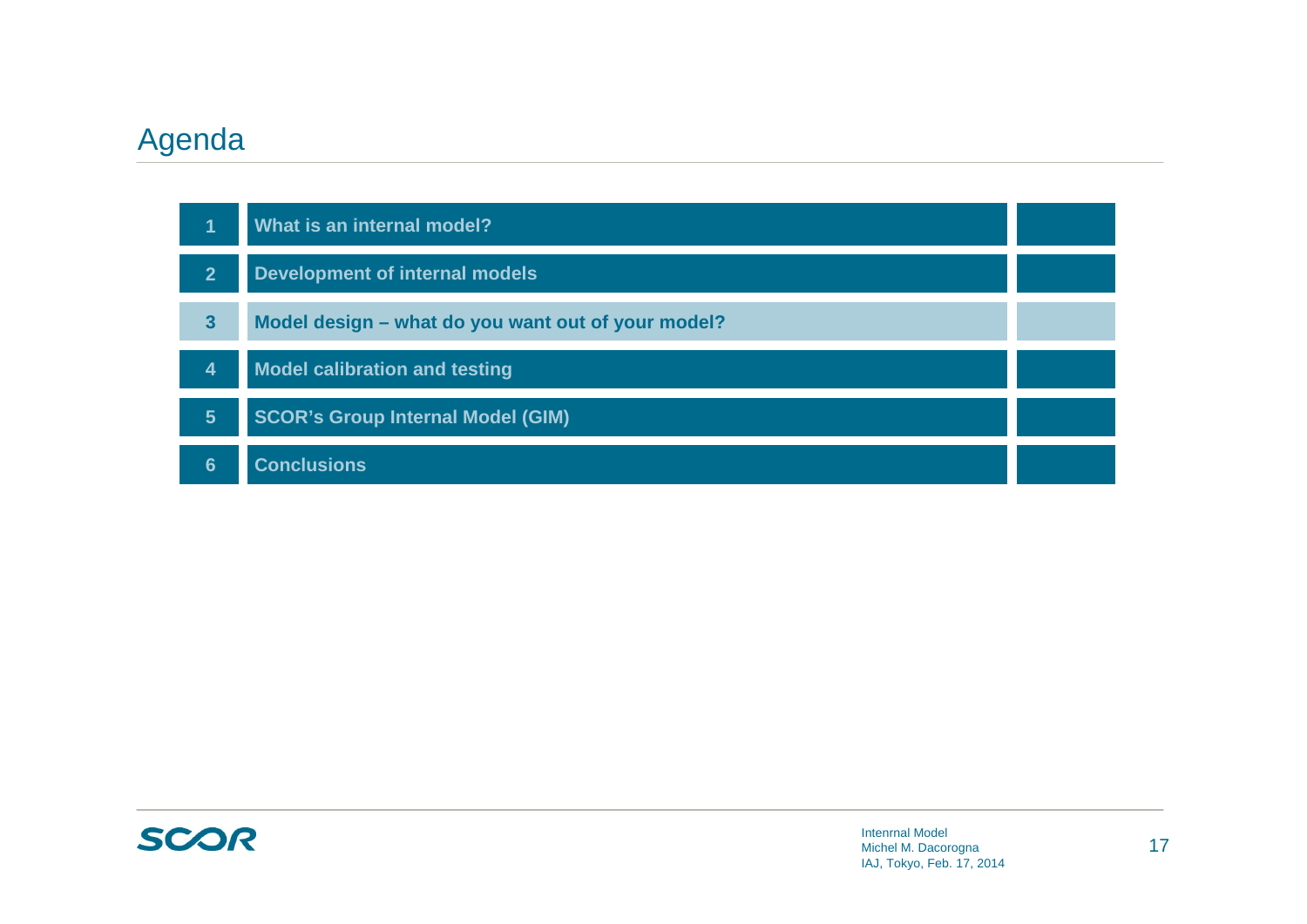## Types of Models

- $\Box$  Models can be loosely grouped into:
	- $\mathcal{C}$  **Deterministic models**: A number of factors are estimated and applied to volume measures (e.g. premium income etc.)
	- **Distribution-based models**: Probability distributions for different risks are determined and aggregated
	- **Scenario-based models:** A (frequently large) number of scenarios is generated to value the company in various countries around the world
- $\Box$ Most models are a mix of all three approaches
- $\Box$  Deterministic models present the danger that the underlying factors have to be regularly updated to take into account changing risk exposures
- $\Box$  Distribution and scenario-based models can be equivalent. Distribution-based models can be computationally efficient, whereas scenario-based models can be more intuitive and flexible

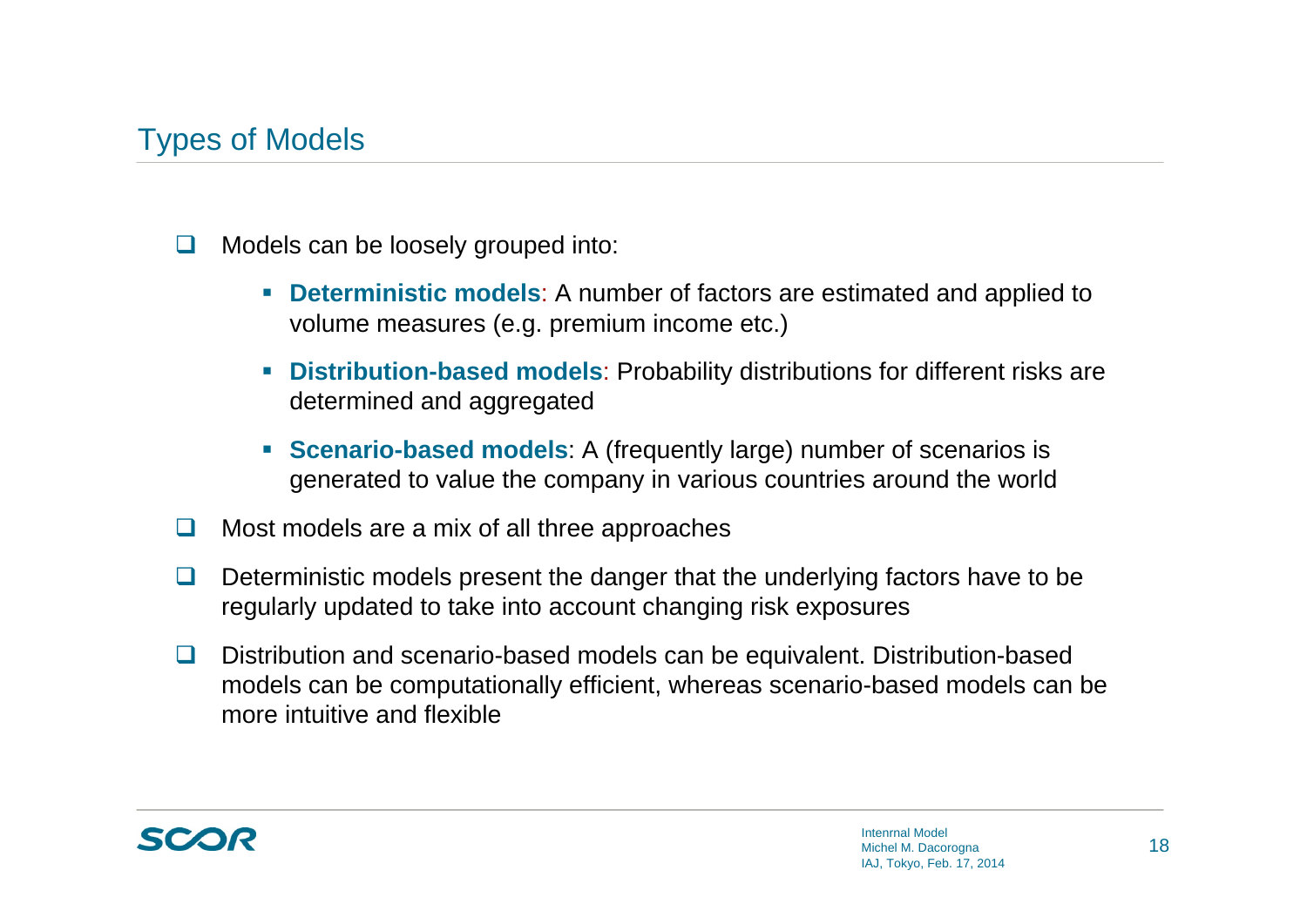#### Should the internal model meet the requirements of all stakeholders?

- $\Box$  There are various points of view on the company and various models to assess the risks
- $\Box$  Rating agencies, for instance, have their own capital model that does not coincide with the internal model
- u. Regulators are fixing a certain number of principles concerning risk assessment that are not necessarily the same as those required to manage the company (yearly versus ultimate)
- $\Box$  The internal model should make it possible to satisfy all the requirements but should not depend on them
- $\Box$  Companies need to design their internal model in order to **steer their portfolio** rather than to satisfy regulators or rating agencies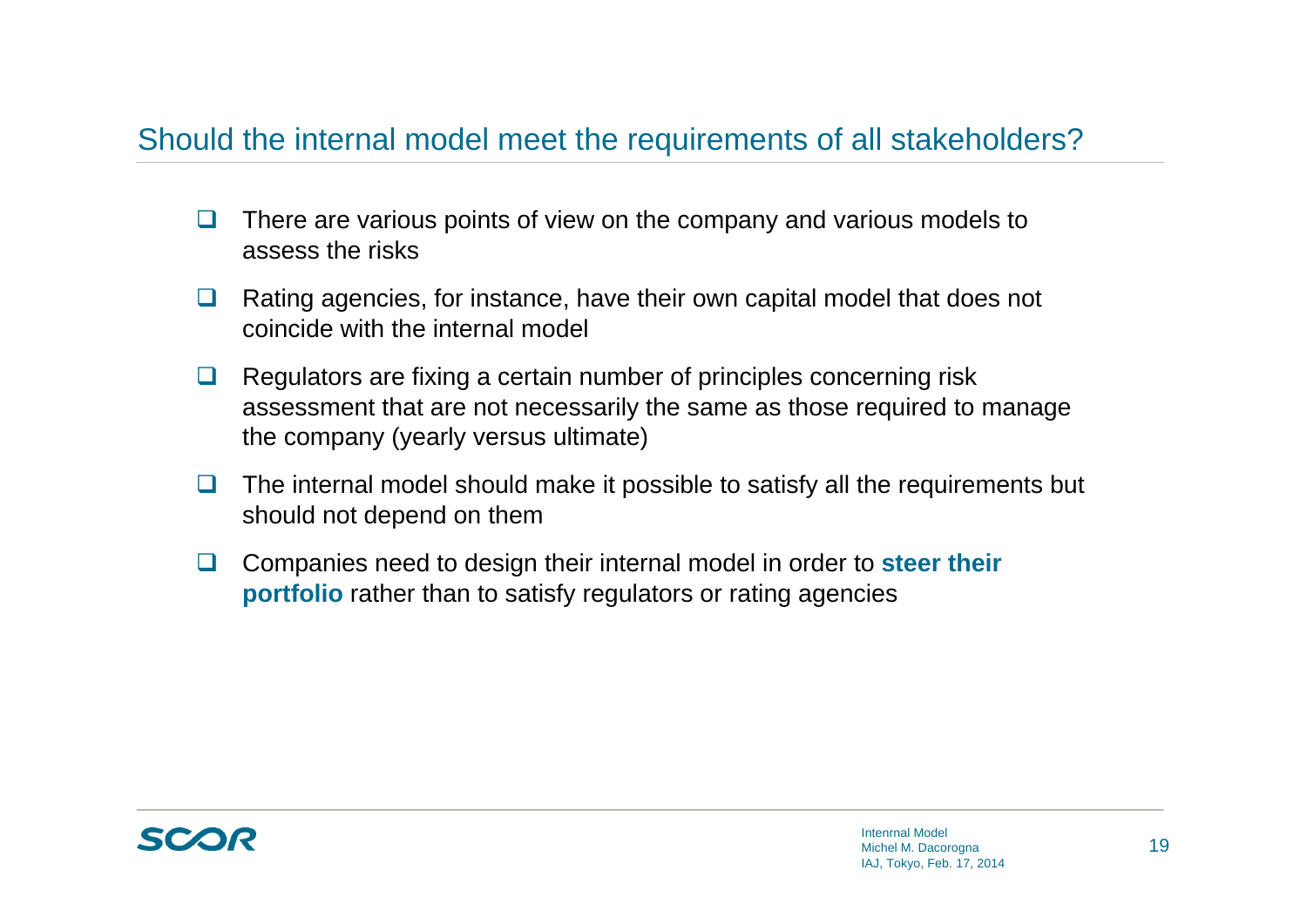### SCOR internal model: Adapting GIM to Solvency 2 and Swiss Solvency Test

- $\Box$  For Solvency 2 and the SST, the relevant risk is the risk of the regulated legal entity and not the LoBs
- $\Box$  Thus, the model needs to split risks between legal entities as well as Lines of Business (multiplying the number of variables and parameters)
- $\Box$  The calendar year capital for Solvency 2 and the SST is based on the *yearly fluctuations of the reserves and other risks* and not on the ultimate losses
- $\Box$  Regulators are concerned about the company surviving one year and being able to run-off or sell its liabilities
- **□** SCOR's GIM needed to adapt to these constraints, without losing its generality and its application to capital management and ALM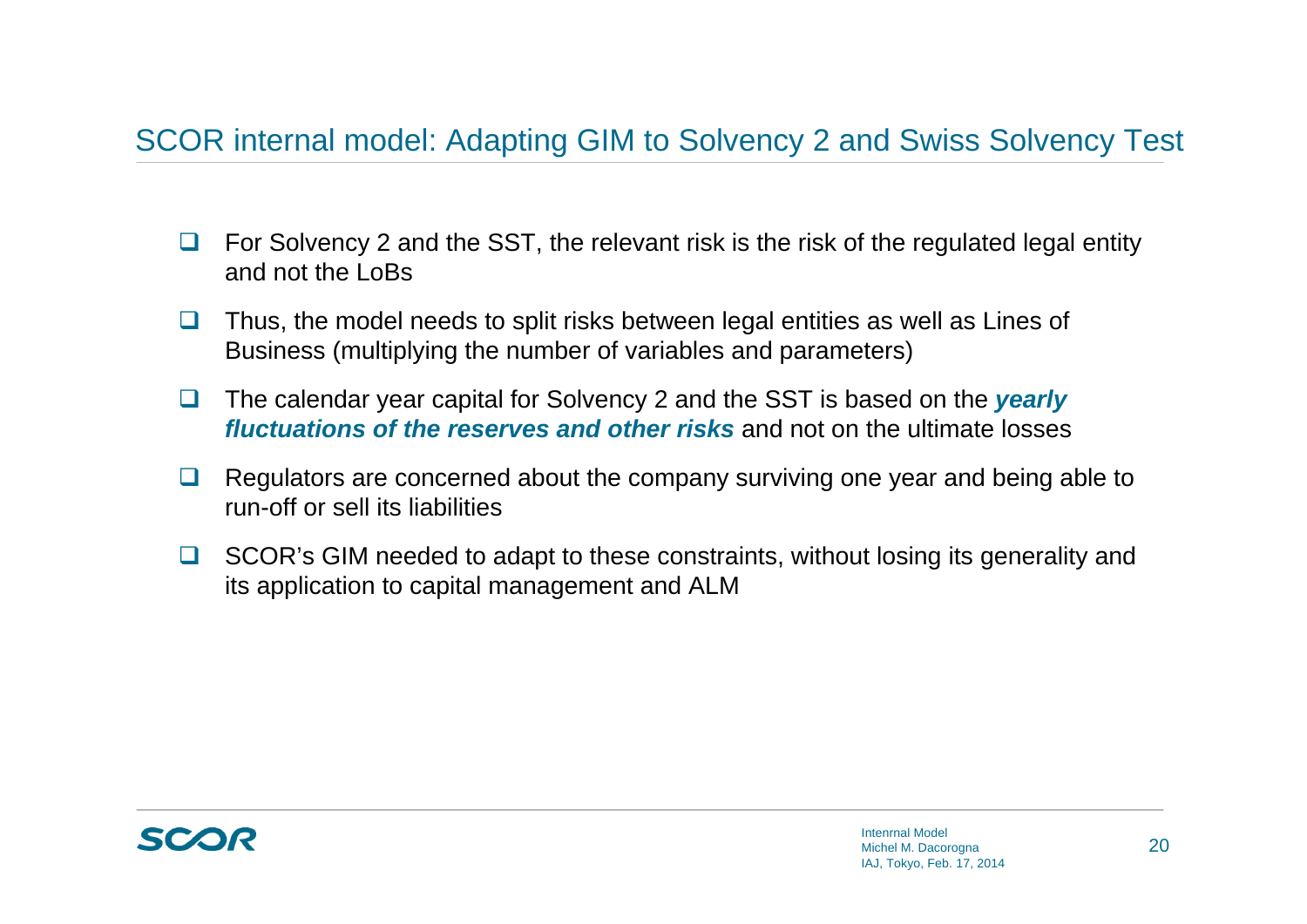## Gap between regulatory requirements and company view on the risks: Example of P&C reserving

 $\Box$  In a P&C reserving triangle the difference between our internal model and the regulatory requirements is clear:



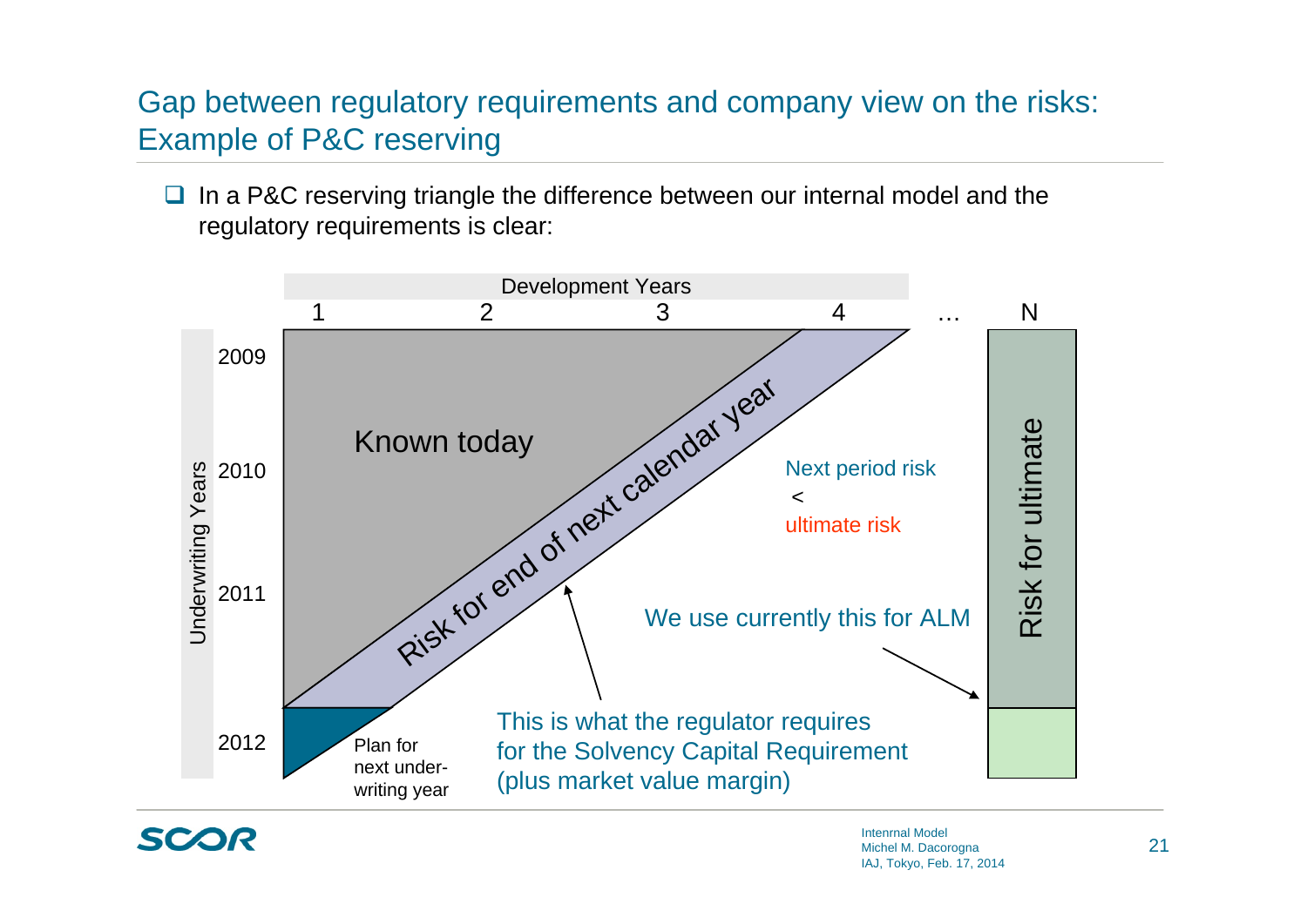#### Impact of Transition to Solvency 2 Capital Requirement

- $\Box$  Transition from the 2010 Reported Capital Requirement ("**Risk Adjusted Capital**" with risk measure **xtVaR 99%)** …
- $\Box$ … to "**Solvency Capital Requirement**" with the risk measure **VaR 99.5%**

Steps:

- $\mathcal{L}_{\mathcal{A}}$ Subtract Risk Margin (RM) (€385m for Life)
- $\mathcal{L}_{\mathcal{A}}$ Subtract Profit (€391m)
- $\mathcal{L}_{\mathcal{A}}$ Change risk measure (€207m)
- $\Box$  Note the **RM** and **Profit** are subtracted from the **Available Capital**
- $\Box$  Result:
	- RAC =  $\epsilon$ 3,530 million
	- $\mathcal{L}_{\mathcal{A}}$  $SCR = \pmb{\epsilon}2,547$  million



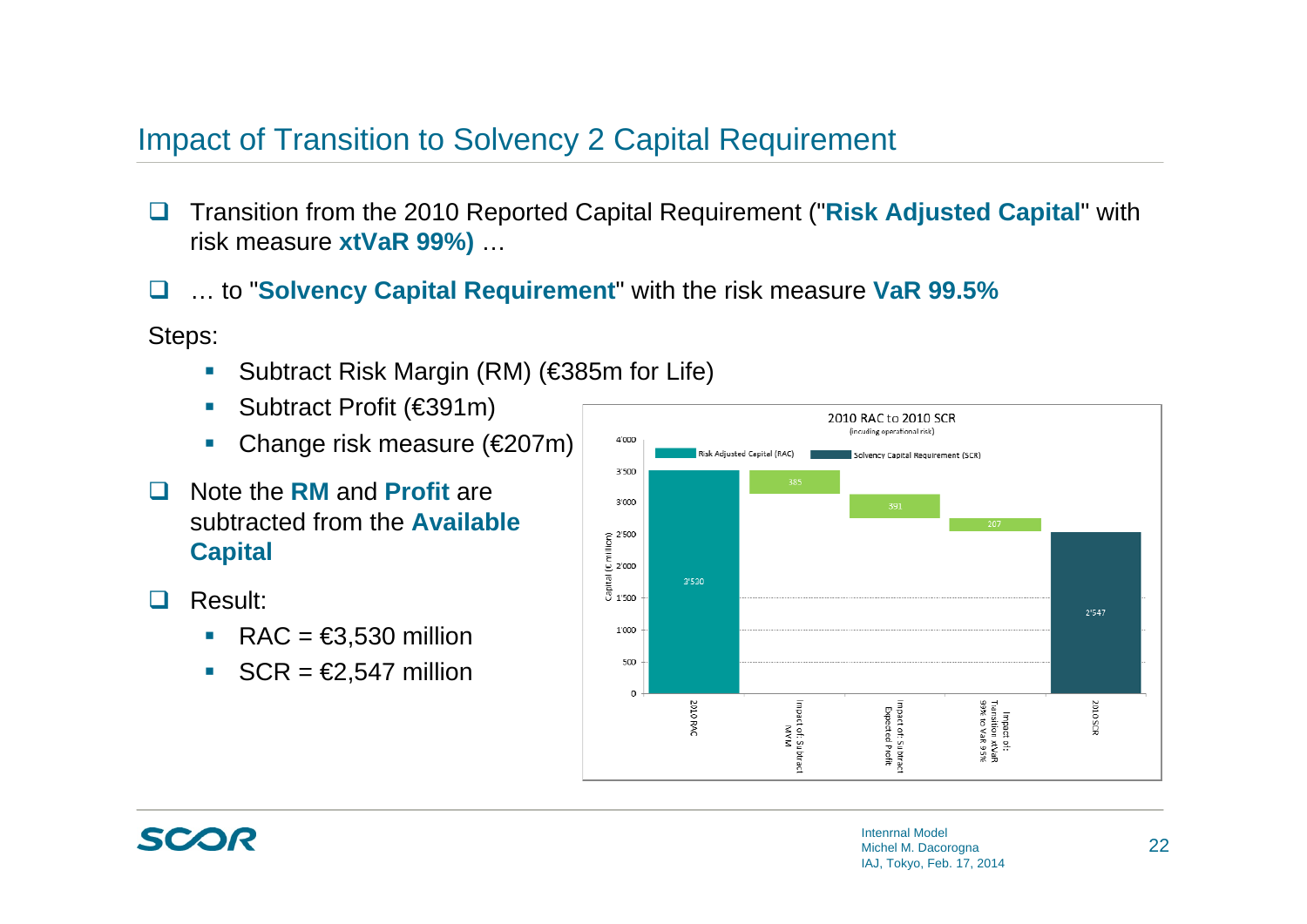#### Agenda

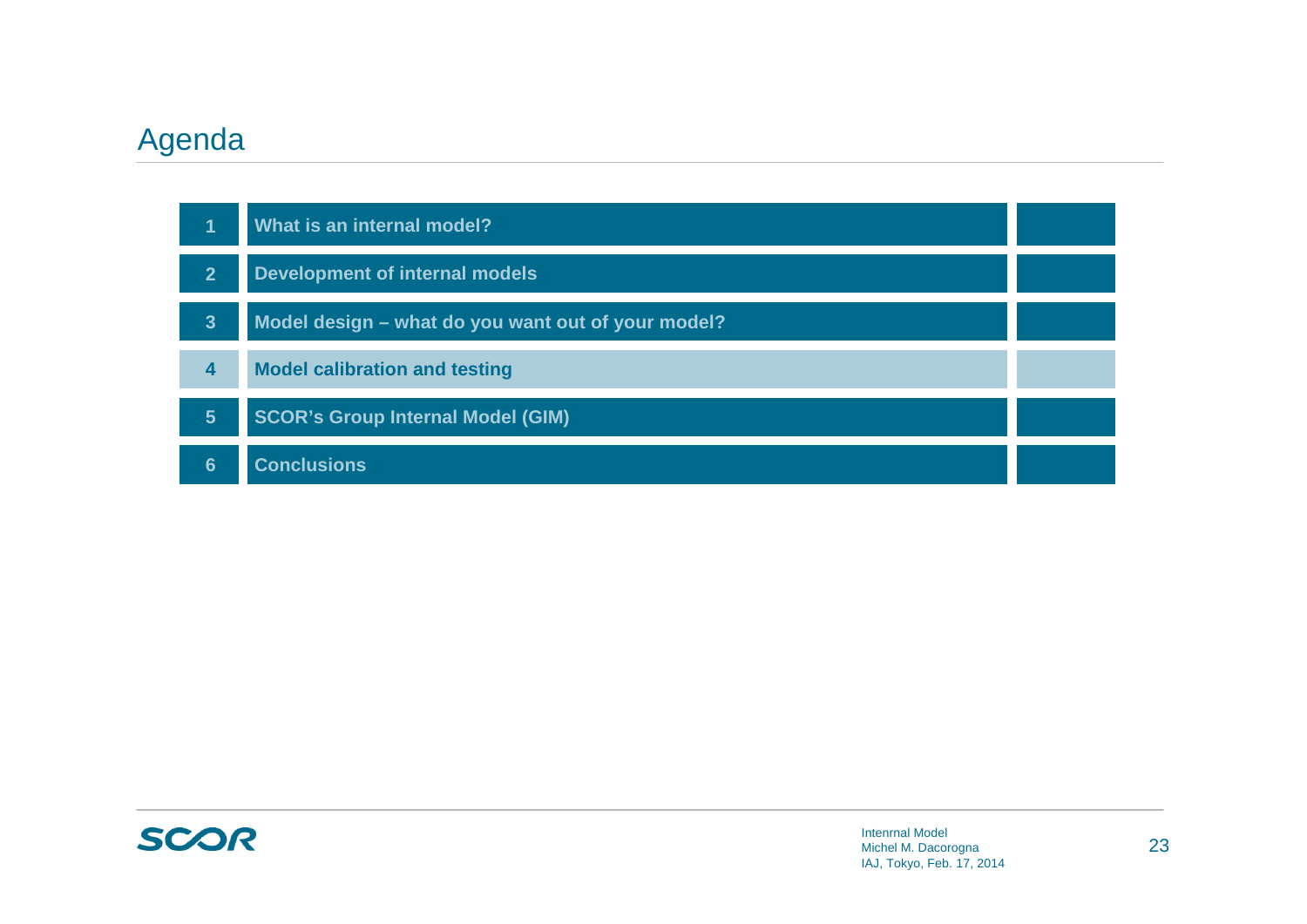# How to Calibrate Dependences?

Dependences can hardly be described by one number such as a linear correlation coefficient

We just saw that it is possible to use the *copulas* to model dependences

In insurance, there is often not enough liability data to estimate the copulas

Nevertheless, copulas can be used to translate an opinion about dependences in the portfolio into a model:

- $\triangleright$  Select a copula with an appropriate shape
	- *increased dependences in the tail*
		- this feature is observable in historic insurance loss data
- $\triangleright$  Try to estimate conditional probabilities by asking questions such as "What if a particular risk turned very bad?"
	- Think about *adverse scenarios* in the portfolio
	- Look at *causal relations* between risks

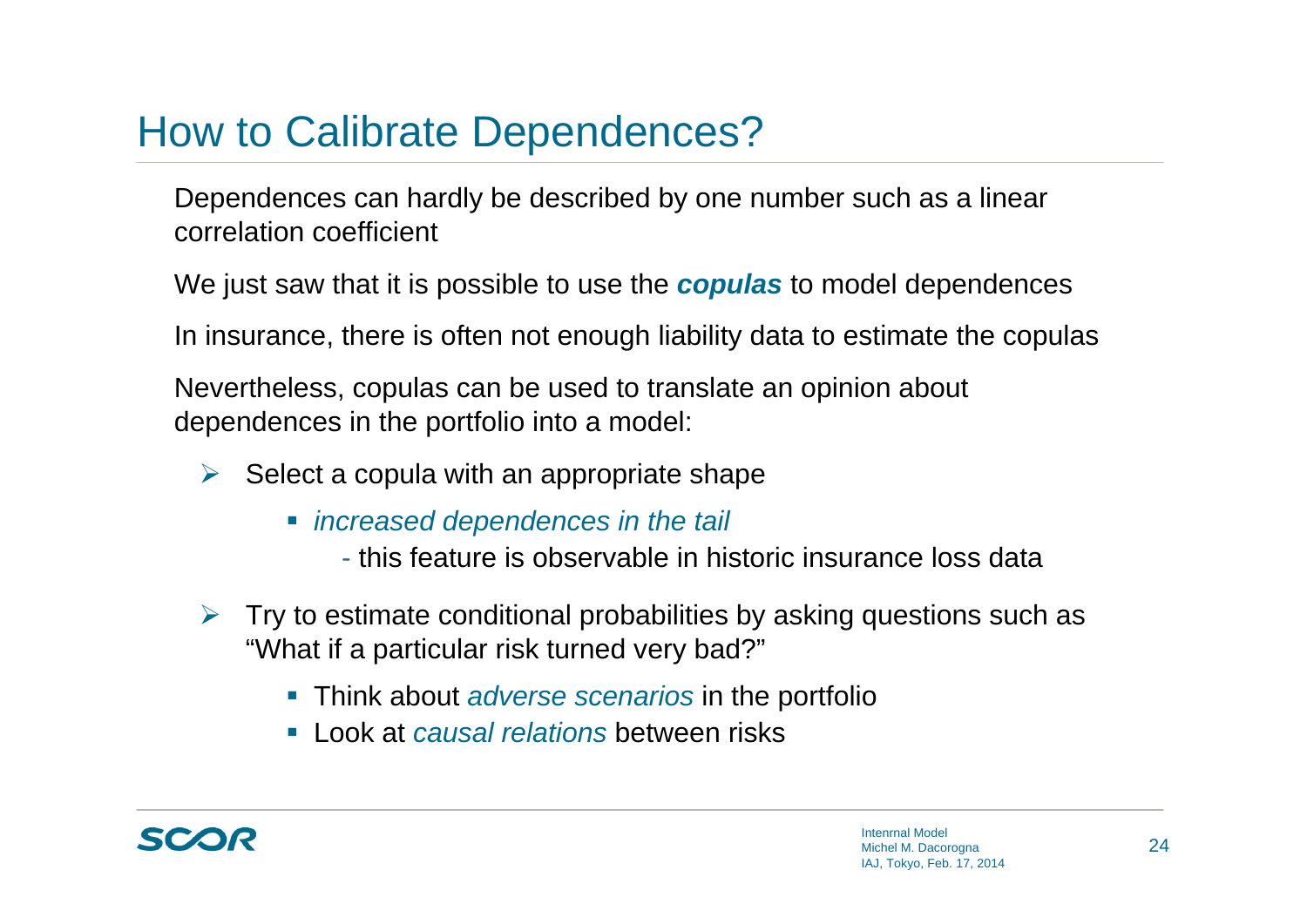# Is it possible to statistically test internal models?

- $\triangleright$  RAC is computed for a probability of 1% or 0.5%, which represents a 1/100 or 1/200 years event
- In most of the insured risks, such an event *has never been observed* or has been observed only once
- This means that the tails of the distributions *have to be inferred* from data from the last 10 to 30 years in the best cases
- The 1/100 years RAC is thus based on a *theoretical estimate* of the shock size
- It is considered more as the *rule of the game* than as a realistic risk cover
- It is a *compromise* between pure betting and not doing anything because we cannot statistically estimate it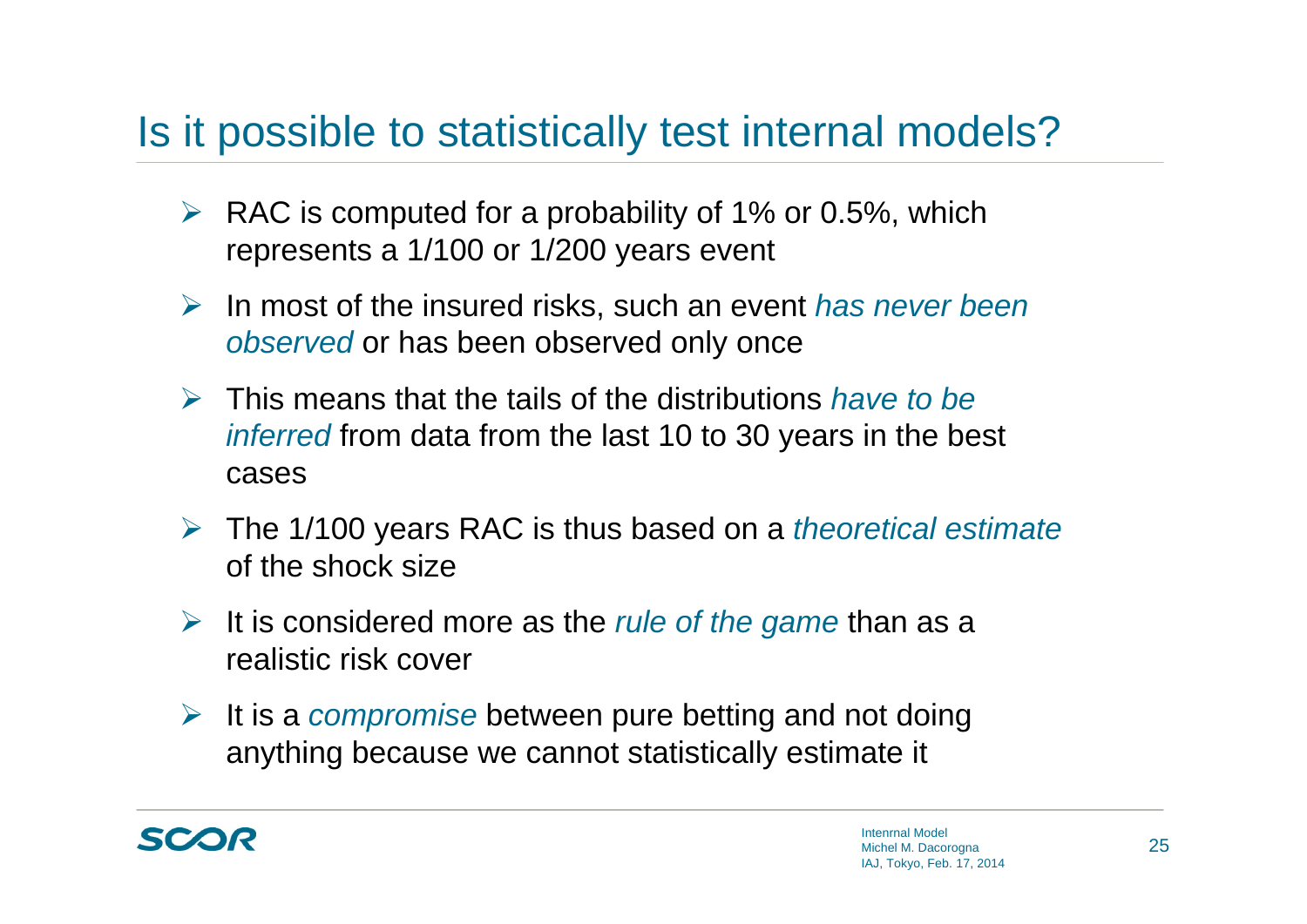# Stress testing the models is crucial

- $\blacktriangleright$  Bakounine used to say: "Reality is always wider than any doctrine", in other words, a model is only a simplification of reality
- $\triangleright$  Testing the output of internal models is thus a must to gain confidence in its results and to understand its limitations
- $\triangleright$  We just saw that it is difficult, or even impossible, to *statistically test* the model. We can only *stress test* it
- $\triangleright$  There are at least four ways of stress testing the models
	- 1. Test the sensitivity to parameters (sensitivity analysis)
	- 2. Test the predictions against real outcomes (historical test)
	- 3. Test the model against scenarios
	- 4. Study the reasonableness of the extreme scenarios of the Monte-Carlo simulations (reverse stress-test)

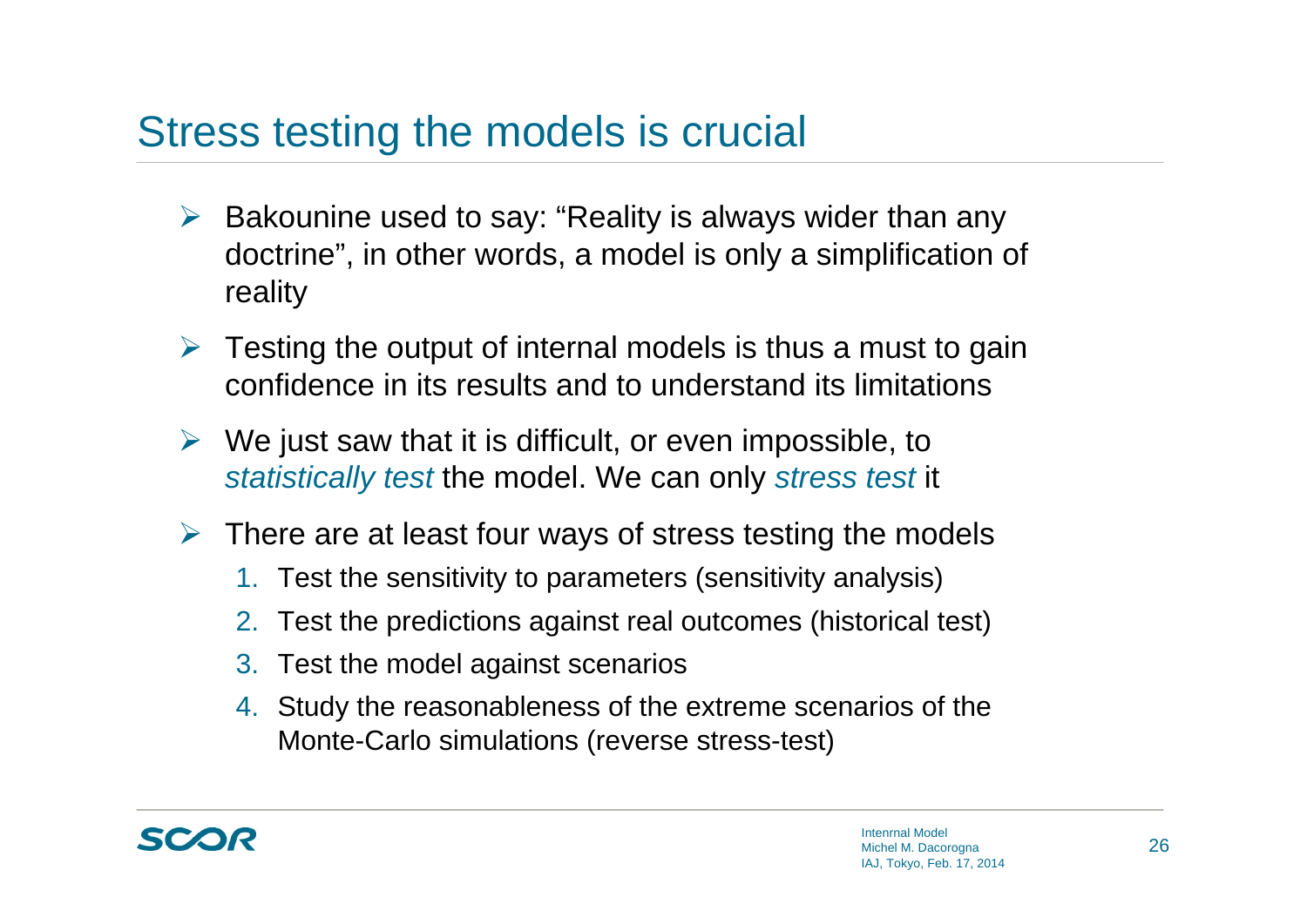# Testing stochastic models with scenarios

- $\triangleright$  Scenarios can be seen as thought experiments about possible future world situations
- $\triangleright$  Scenarios are different from sensitivity analysis where the impact of a (small) change to a single variable is evaluated
- $\triangleright$  Scenario results can be compared to simulation results in order to assess the probability of the scenarios in question
- $\triangleright$  By comparing the probability of the scenario given by the internal model to the expected frequency of such a scenario, we can assess whether the internal model is realistic and has really taken into account enough dependencies between risks
- $\triangleright$  By studying the extreme outcomes of the Monte-Carlo simulations, it is possible to determine their plausibility

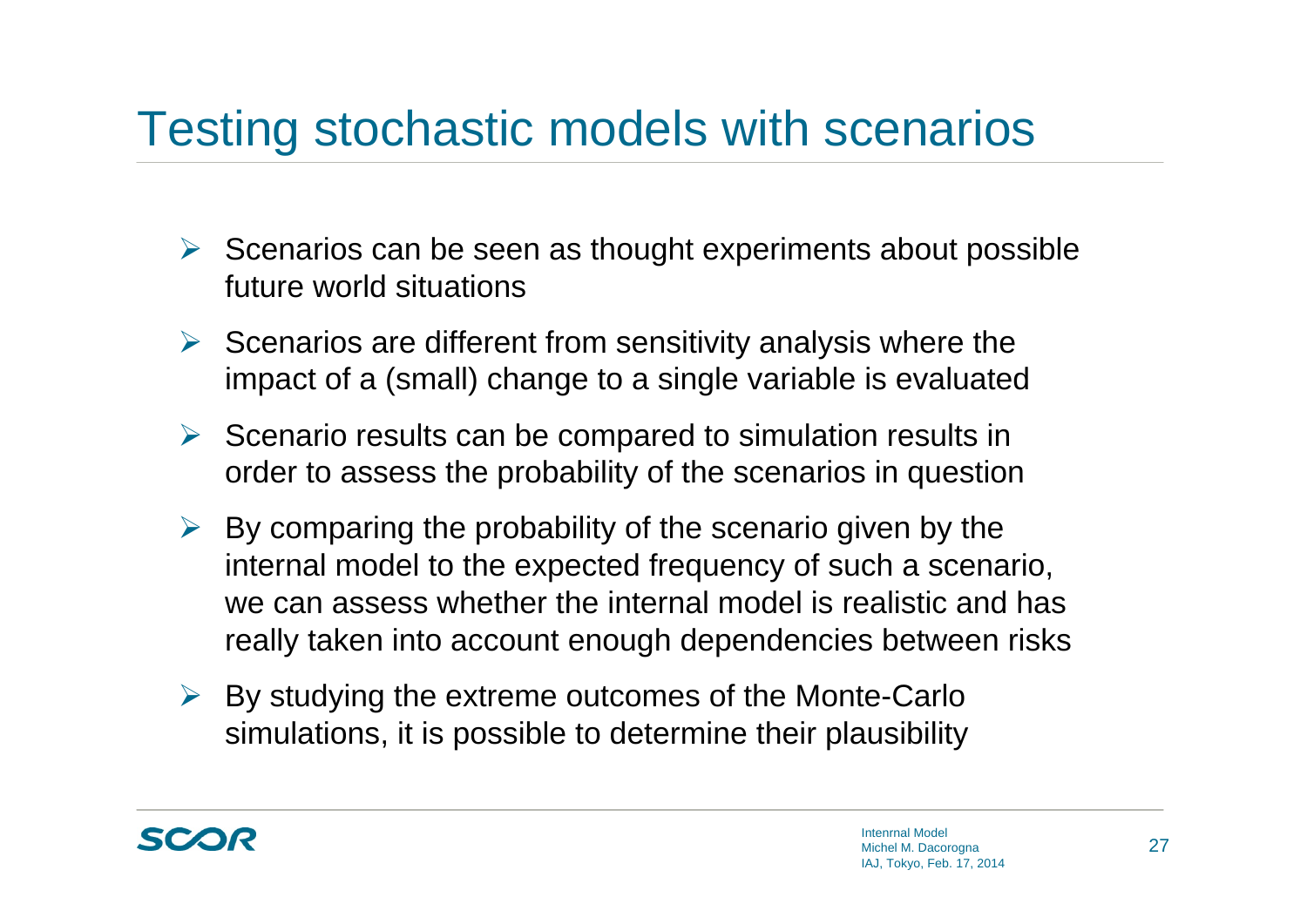#### Scenario-based simulation vs. distribution-based simulation

#### **Scenario-based**

#### **Pro**

Risk is modelled at its source. When more random variables are modelled on the same scenarios, their dependence is recorded automatically:

> $\triangleright$  E.g. economic scenarios with impact on random variables "asset value *A"* and "value of liabilities *L"*

#### **Con**

For many risks, the random variable cannot be modelled or it is extremely difficult to calibrate the models.

#### **Distribution-based**

#### **Con**

The source of the risk is forgotten. Appropriate dependencies more difficult/ impossible to incorporate:

> $\triangleright$  the different scenarios cannot be distinguished anymore. The dependence of another risk (with different outcomes) cannot be recorded properly in this way.

#### **Pro**

For many risks the random variable may be difficult or impossible to model, but the distribution can be estimated using statistics.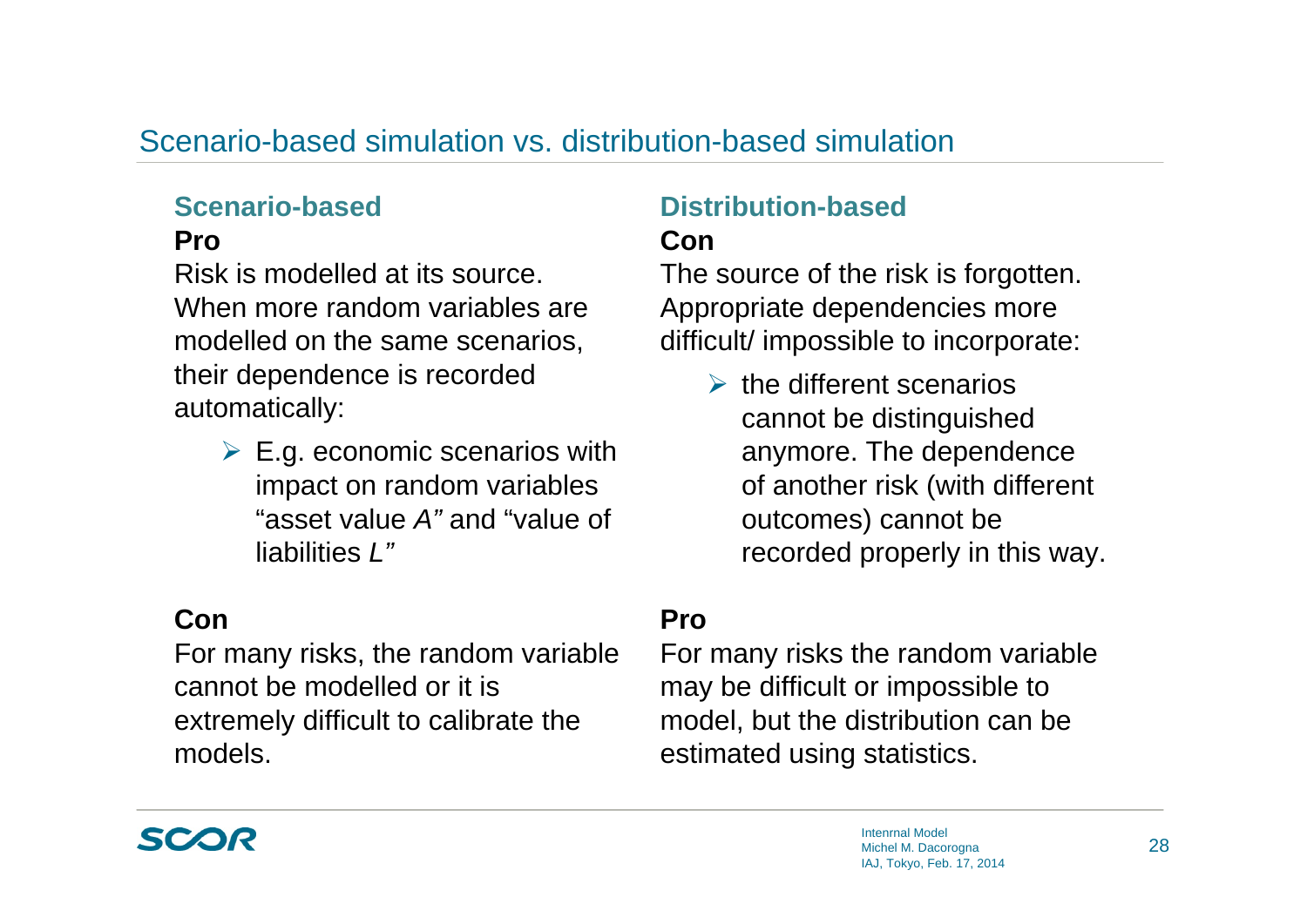#### Capital Buffer to absorb single worst case scenarios



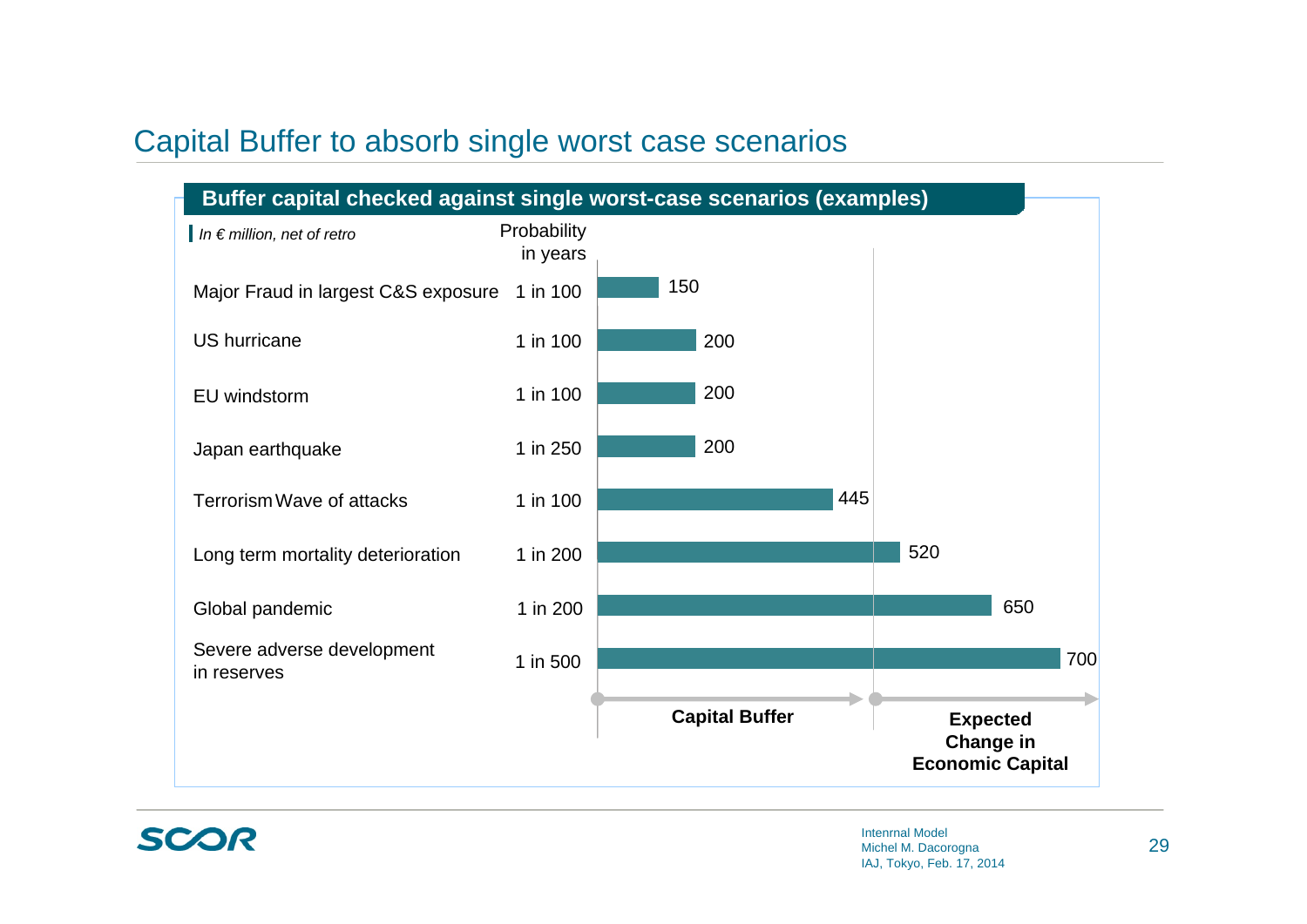# Protecting the company against model shortcomings

- $\triangleright$  To protect the company against the inevitable shortcomings of the model is to set *exposure limits for each extreme scenario*
- $\triangleright$  For instance one can decide not to allow any scenario to consume more than 15% of the company's available capital
- $\sum_{i=1}^{n}$  One can add a certain *buffer to the capital* that is strictly required from the model
- Another good measure is to *limit capital exposure to particular risks*. For instance, the company would not allow more than 5% of its available capital to be exposed to terrorism
- $\triangleright$  Develop accumulation control system and give limits purely to the sum of exposures

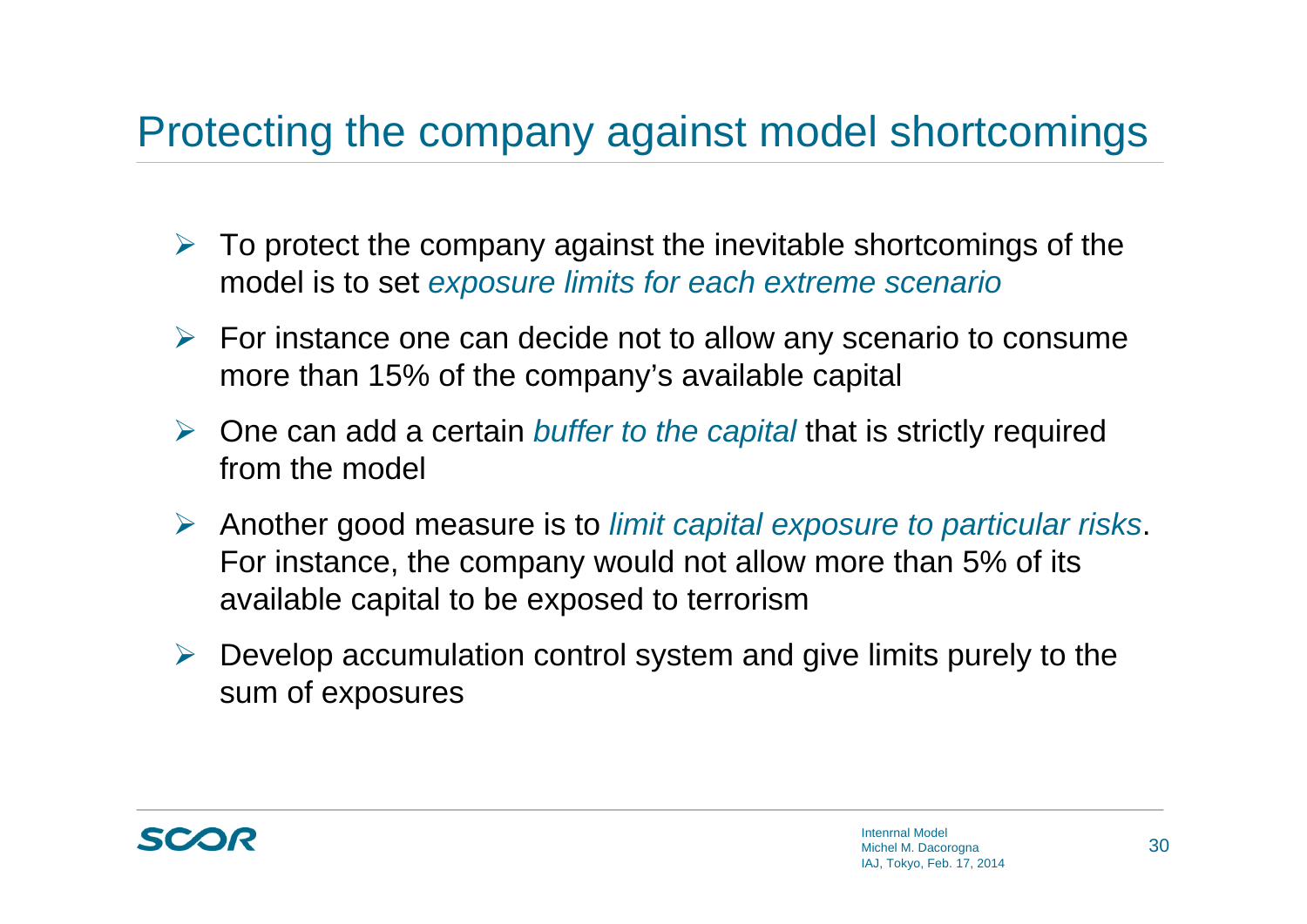#### Agenda



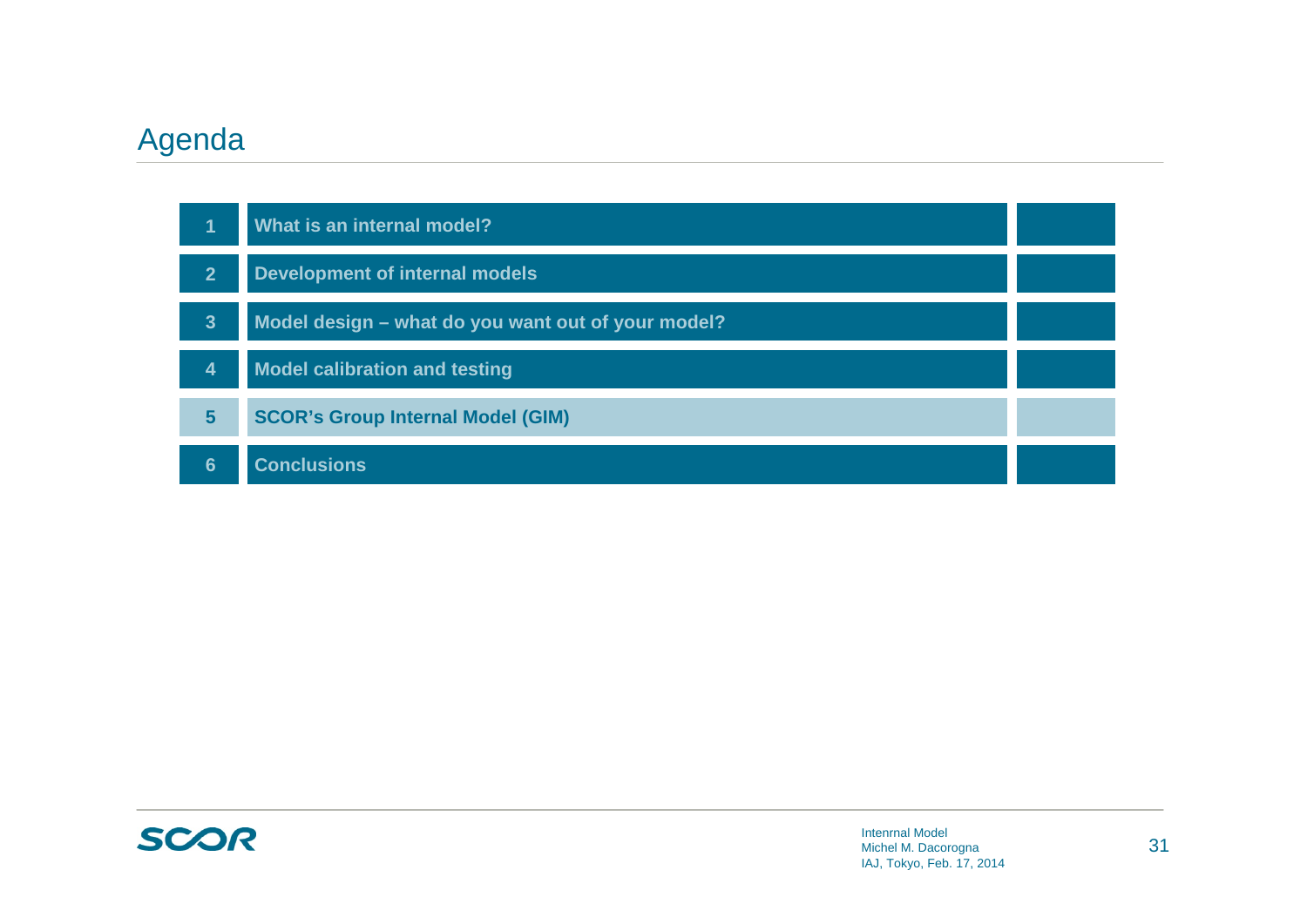## SCOR's main model principles

- $\Box$  Data is entered and signed-off by the people who are in charge of the corresponding business (P&C for Norma and Life for ILIAS)
- $\Box$  Models are developed in their related divisions (NORMA and ILIAS) in close cooperation with the FinMod team who is the ultimate responsible for the GIM and the integration of all risk models
- $\Box$  The responsibility of the parameterization and the life cycles of the partial models lies in the divisions

#### **Risk is modelled at the origin Strong focus on dependency modelling**

- $\Box$  Non-linear treatment by mirrored-clayton copulas to ensure strong dependence in the tails
- $\Box$  The Economic Scenario Generator (ESG) uses bootstrapping to conserve historical dependencies between economic variables and to produce consistent scenarios
- $\Box$  Dependencies are calibrated using also expert judgments within the PrObEx framework, which is scientifically sound

#### **Full balance sheet approach**

- $\Box$  From the current balance sheet a stochastic oneyear projection of future balance sheets is calculated
- $\Box$  All risks are considered, such as underwriting, market, yield, credit, foreign and exchange risks
- $\Box$ All valuation is done on a market consistent basis

#### **Capital allocation via Euler principle**

- $\Box$  Fully change in economic value distribution is produced
- $\Box$  Expected profit and capital requirements at the different thresholds and for different risk measures are computed
- $\Box$  Capital allocation is calculated by the marginal contribution to the TVaR (Euler principle) and preserve RoRaC compatibility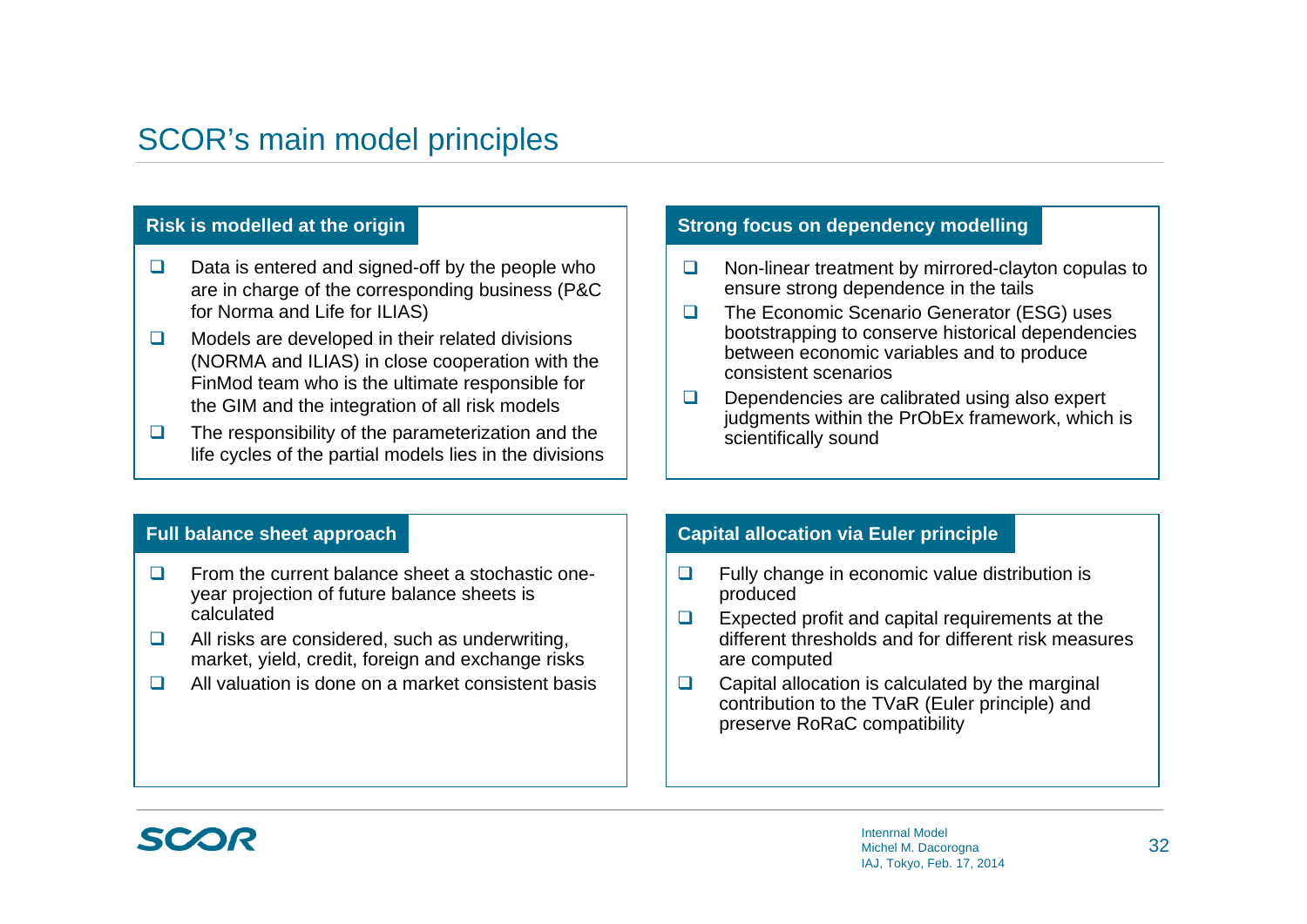# Integrating all models in the approach

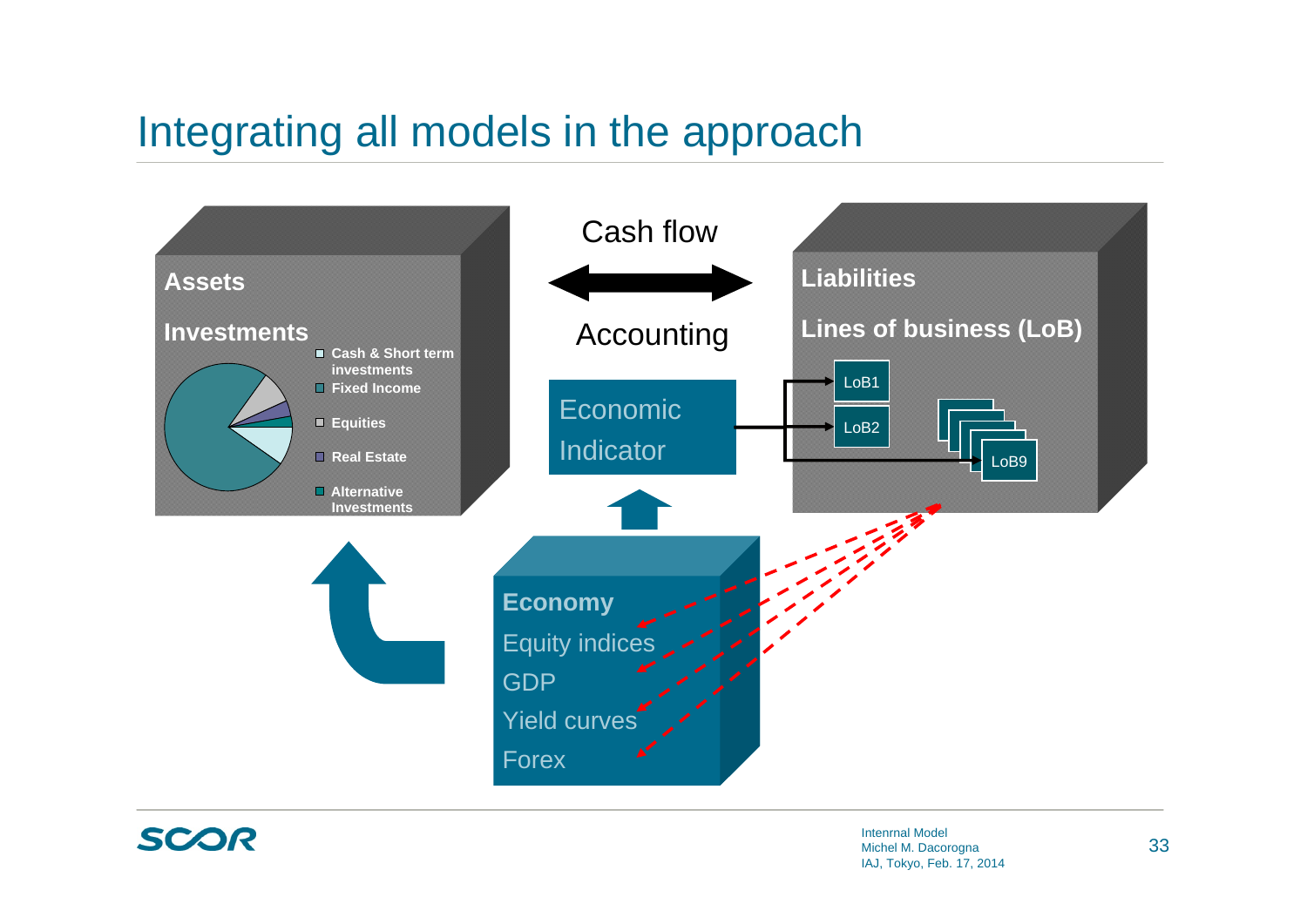## Conclusion on SCOR's Group Internal Model

- $\Box$  SCOR is through the publication of the "Blue Book"1) and various (research) papers at the forefront of the (re)insurance discussion on quantitative risk management
- $\Box$  With development of the ESG, Norma and Ilias SCOR fulfils industry leading standards in stochastic modelling

#### **GIM at level of best peers GIM is fully embedded in SCOR's strategy**

- $\Box$  The group internal model is fully aligned with our strategy to be a capital driven company
- $\Box$  Together with CaDeT it was used to calculate key figures for our "Strong Momentum"- Plan
- $\Box$  It is used for M&A activities (Transamerica RE)

#### **GIM is embedded in the company**

SC.

- $\Box$  Numerous departments and around 100 individual people contribute data, assumptions or analysis to the operational run
- $\Box$  The produced results are used in a lot of activities of SCOR, ranging from sharing our experience on risk modelling with clients to the presentation to our investors

#### **The GIM is fully operational**

- $\Box$  With around 30-40 model runs in the last months the group internal model is fully operational and can deliver additional value to the business
- $\Box$  The internal model is well established in SCOR and contributes with diverse analyses to the understanding of our business (M&A activities, retro optimization, investment strategy, planning)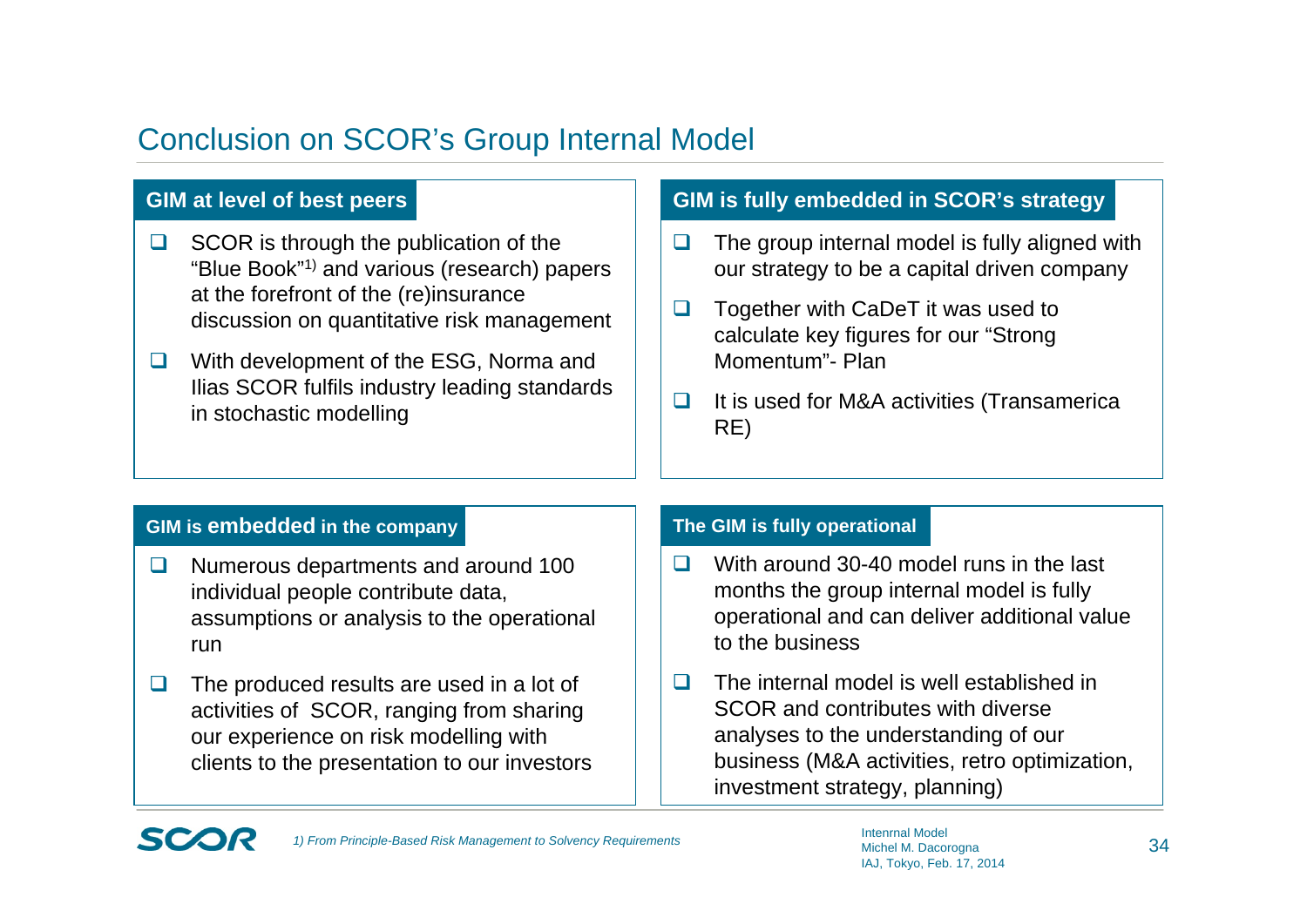#### Agenda